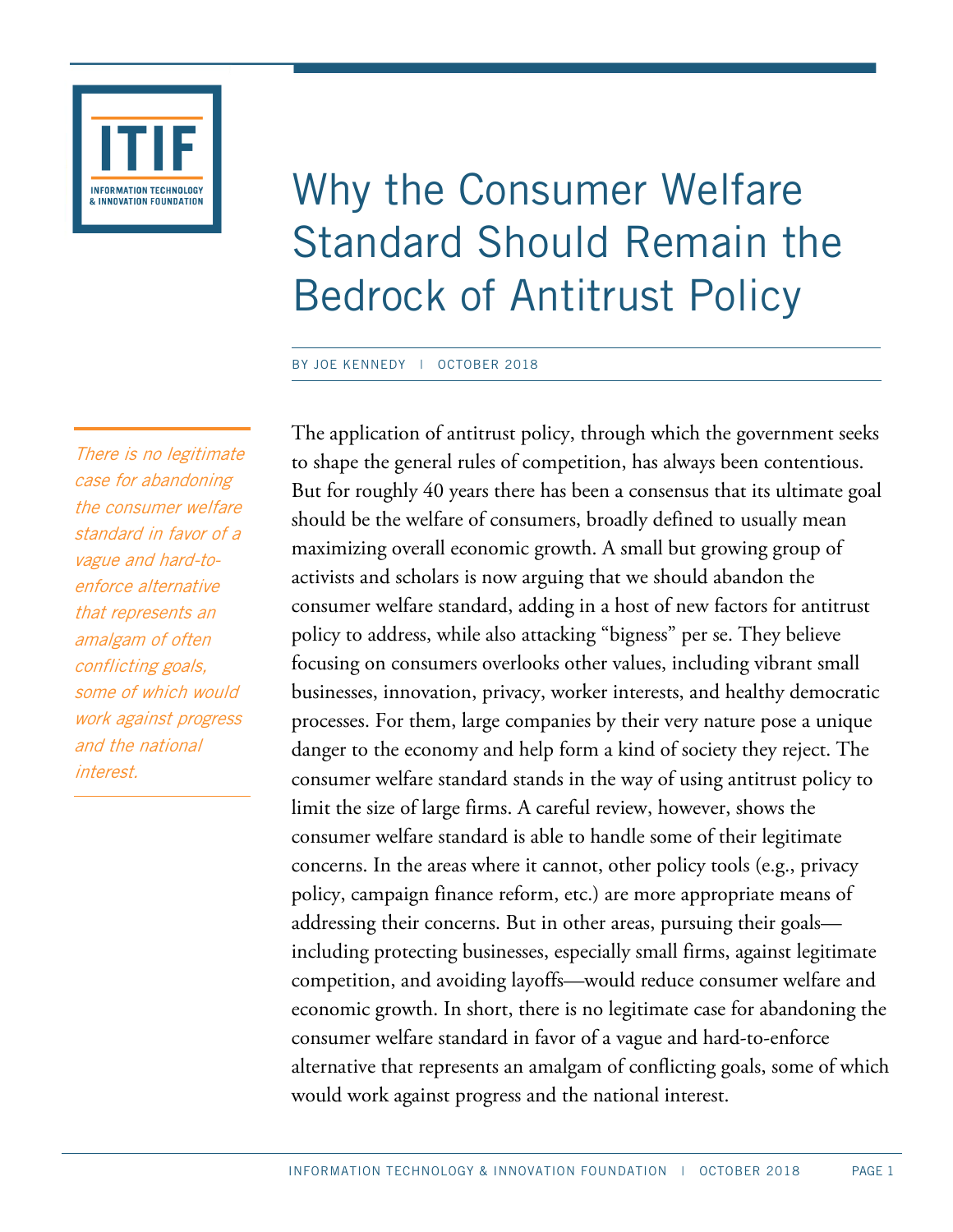### **INTRODUCTION**

Antitrust policy has undergone many changes since its basic statutes were first passed around the turn of the 19th century. Enacted in response to a growing number of large trusts that were attempting to consolidate national markets, half a century later it morphed into an attack on bigness per se with the government seeking to prevent mergers that would give companies any sort of market power, breaking up large companies into smaller units, and forcing firms to share intellectual property with competitors. The attack on bigness often resulted in great uncertainty as companies wondered how big was too big and the potential consequences of gaining too much market share—even if it was the result of offering consumers better products at lower prices.

For the last 40 years, however, antitrust policy has enjoyed a broad consensus that regulators and courts should pursue consumer welfare as the ultimate goal when implementing antitrust law. This turning point was the result of several factors. Perhaps the most important was the recognition in the 1970s—with the slowdown of the U.S. economy and the growth of global competition—that past regulatory structures, including antitrust, needed to be rethought. Under the guidance of economist Alfred Kahn, the Carter administration launched a major regulatory reform initiative designed to spur consumer welfare, bringing competition to industries such as railroads, airlines, and trucking.[1](#page-23-0) Another factor was Robert Bork's 1978 book *The Antitrust Paradox: A Policy at War with Itself,* which laid out a clear critique of antitrust policy and provided a consistent alternative.[2](#page-23-1) The election of Ronald Reagan as president in 1980 resulted in the appointment of administration officials and judges who were sympathetic to Bork's arguments. But the turn toward consumer welfare was also motivated by the belief across the ideological spectrum that antitrust policy had become too subjective and aggressive. By attacking large companies regardless of any effect on consumer welfare, it had produced too much uncertainty, deterred firms from innovating and boosting productivity, and harmed the ability of American companies to compete in global markets.

The consumer welfare standard generally states that overall consumer welfare and economic efficiency should be the main criterion regulators look to when evaluating a merger or alleged anticompetitive behavior. The widespread use of this standard did not quell debate about the specific response to all cases. But it did impose a rough agreement about the general purpose of the laws and the need to examine the specific economic impacts of any decision.

Over the past decade, a small but slowly growing group has begun to challenge this consensus. Proponents of this view make two basic arguments. The first is that a predominant focus on consumers—and specifically prices—blinds antitrust regulators to other market impacts that can come about through mergers or other behavior. These effects include harm to competitors, reduced innovation, fewer jobs as a result of industry consolidation, reduced market entry, decreases in product quality, and having to hand over large amounts of personal data. Second, they argue that the existence of large companies by itself imposes social ills beyond any potential positive effects on specific markets. Large

For the last 40 years antitrust policy has enjoyed a broad consensus that regulators and courts should pursue consumer welfare as the ultimate goal when implementing antitrust law.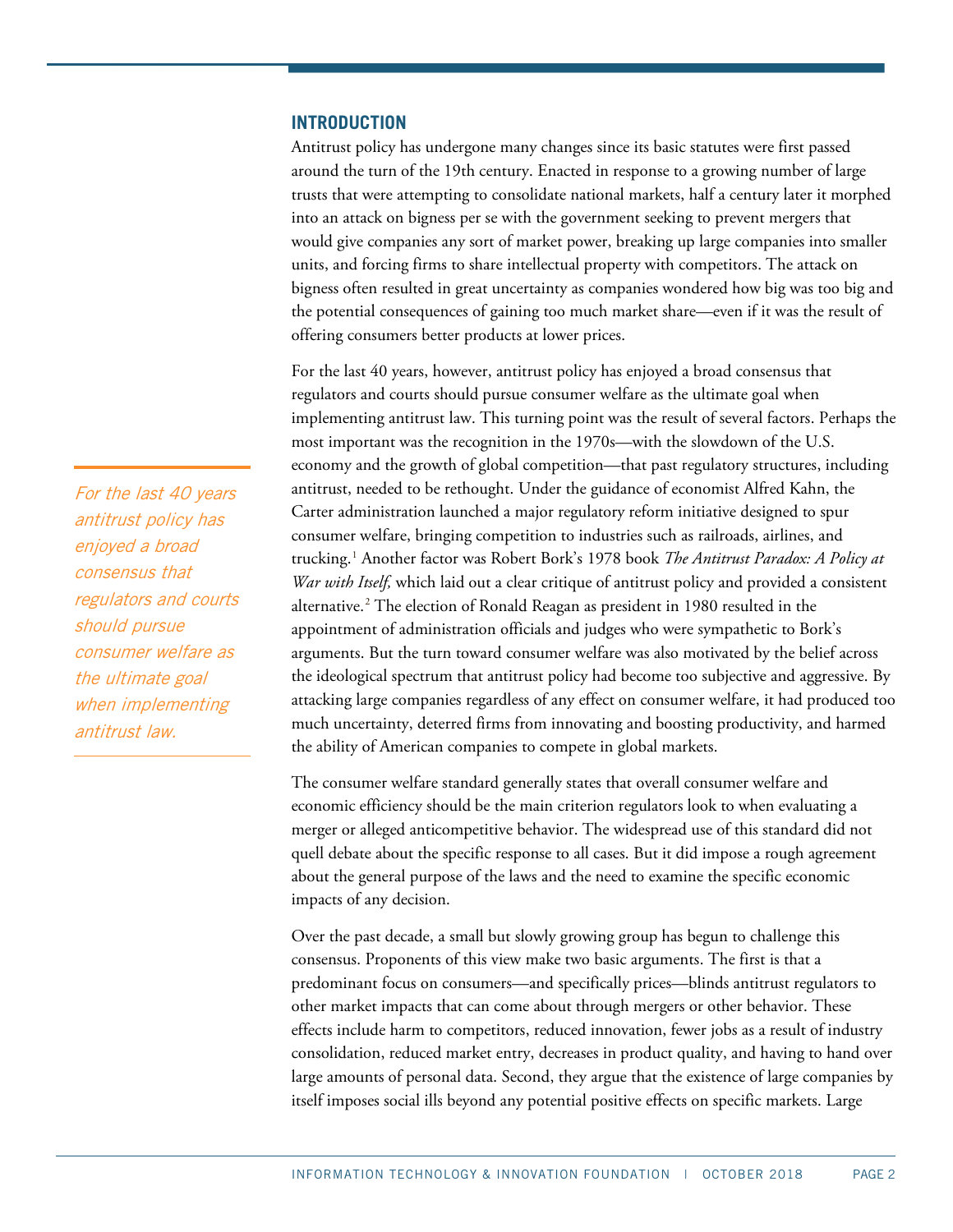firms, they claim, harm local economies by reducing local producers' market share, increase income inequality, reduce media diversity, become "too big to fail," and concentrate political power into the hands of a fortunate few, thereby undermining democracy. These arguments resurrect those made by Supreme Court Justice Louis Brandeis in the early part of the 20th century. [3](#page-23-2) For today's neo-Brandeisians, bigness has become a unifying theory of all that is wrong with the U.S. economy and society—fight bigness, and we will achieve long-held progressive goals, including the very goal of reducing the number of big firms.

In fact, a principal reason neo-Brandeisians have turned to antitrust as a social policy tool is their lack of faith in the Democrats controlling both chambers of Congress, including at least 60 seats in the Senate, anytime soon. Without that control, they believe there is little chance of enacting policies to address what they see as pressing social challenges, including workers' rights, income inequality, better jobs, privacy, more economic localism, and restraints on corporate political power. However, they have much more faith a Democrat can win the presidency and that such a Democratic administration could and should try to enact these and other social and economic policy reforms through antitrust enforcement. This has led neo-Brandeisians to not only attribute a large array of societal challenges to bigness—wrongly as it were—but to see tougher antitrust enforcement as an all-purpose tool to help them attain their version of the good society. Unfortunately for their cause, the consumer welfare standard, which holds that antitrust policy should be guided by economic impacts on consumers, stands in their way.<sup>[4](#page-23-3)</sup>

These arguments have been opposed by the vast majority of antitrust experts, including many who believe markets are becoming more concentrated and favor greater use of the antitrust laws to prevent mergers. These experts argue that the consumer welfare standard, properly defined, protects all counterparties from an excess of market power. It incorporates nonprice harms to consumers, such as lower quality, reduced variety, or slower innovation. It gives regulators the power to look at the effect of monopsony power on other sellers, including on workers, and allows antitrust agencies to consider the effect of an action on innovation. They also argue that antitrust policy should remain focused on market activity and be backed by a clear economic analysis of likely effects. These experts acknowledge that bigness often brings benefits that offset costs and risks. Larger companies can more effectively service growing national and international markets, and use efficiencies of scale and network effects to boost productivity. They also possess the resources needed to develop and scale up a new product or innovation.

While many supporters of the consumer welfare standard agree on the importance of issues such as data privacy, income inequality, and the concentration of political power, they argue that consumer protection regulations, tax policy, campaign reform, and other policy realms offer more effective and appropriate responses. Using antitrust to deal with these issues would destroy the progress of the last 40 years, introducing great uncertainty and likely reducing economic growth, while doing little to address their other concerns.

For today's neo-Brandeisians, bigness has become a unifying theory of all that is wrong with the U.S. economy and society. Fight bigness, the argument goes, and we will achieve long-held progressive goals, including the very goal of reducing the number of big firms.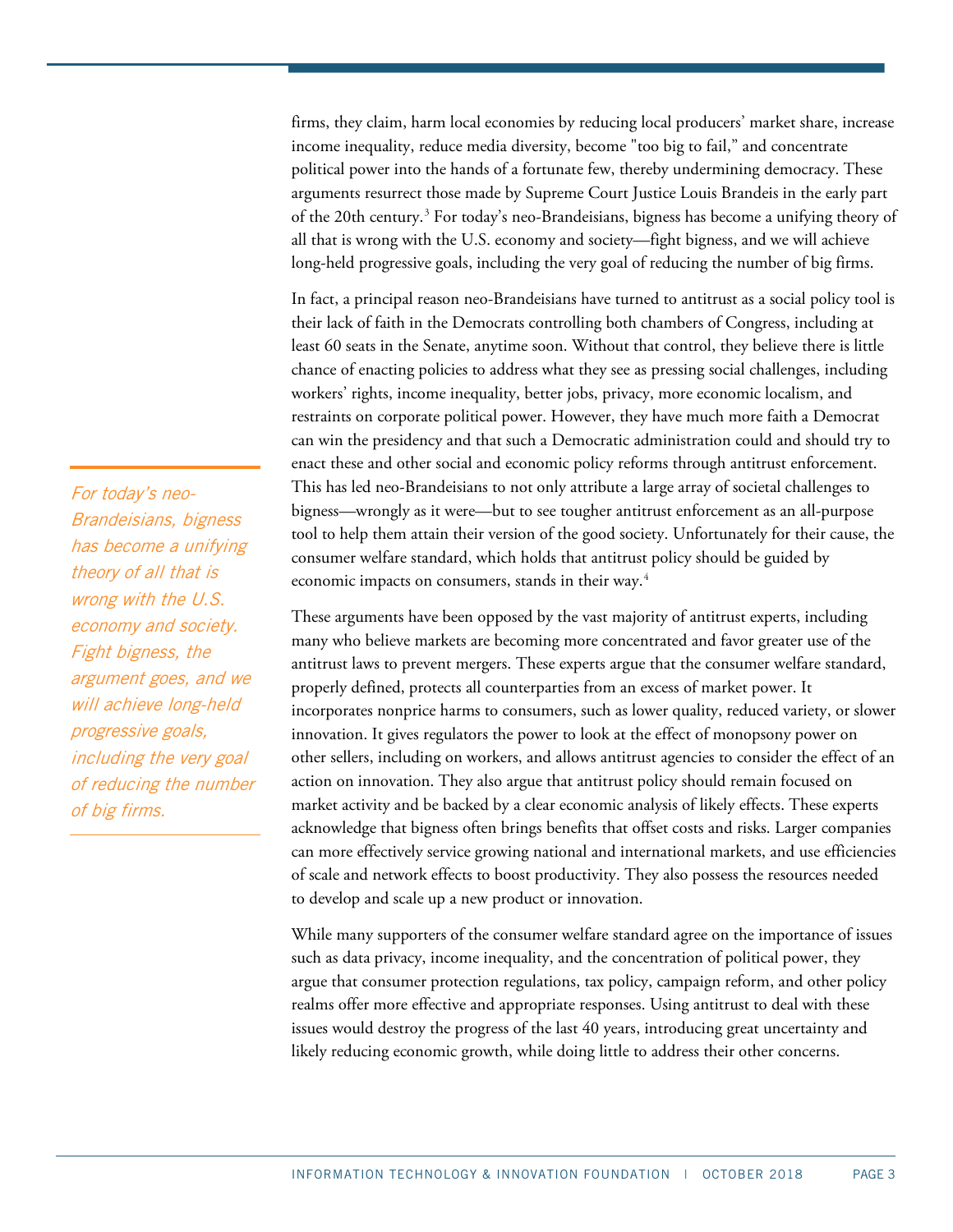Finally, supporters of the current standard point out that in some cases the goals of the new movement are wrong, particularly protecting both businesses from competition and workers from layoffs generated by increased efficiencies. Where they would break up big companies despite proven efficiencies, or where they would dull the effect of legitimate competition to protect other businesses, especially small businesses, neo-Brandeisian policy would reduce social welfare and in the longer run hurt the very people it claims to protect.

The purpose of this report is not to argue that antitrust should or should not become more aggressive over the next decade. Nor is it to opine on the importance of issues such as income inequality or campaign finance. Rather, it is to argue that antitrust policy should remain firmly wedded to the consumer welfare standard. Specifically, neither firm size nor market consolidation should be attacked absent a clear showing of diminution in consumer welfare or anticompetitive conduct. The report starts with a definition of the consumer welfare standard, and then describes the main arguments of those advocating its overthrow. This is followed by a discussion of why those arguments are not convincing enough to jeopardize a consensus that has served us well for four decades.

## **DEFINING THE CONSUMER WELFARE STANDARD**

The consumer welfare standard is the bedrock of American antitrust law. This is partly because it offers a fairly objective standard for measuring the effect of potential anticompetitive behavior. But it is also because the goal of maximizing consumer welfare and economic efficiency more broadly has a strong claim to public support. While not the only social or political goal in America, increased living standards make the attainment of other goals easier.

While the federal government's 2010 Merger Guidelines do not focus on the consumer welfare standard per se, they do stress that market power should be avoided because it harms consumers:

The unifying theme of these Guidelines is that mergers should not be permitted to create, enhance, or entrench market power or to facilitate its exercise. For simplicity of exposition, these Guidelines generally refer to all of these effects as enhancing market power. A merger enhances market power if it is likely to encourage one or more firms to raise price, reduce output, diminish innovation, or otherwise harm customers as a result of diminished competitive constraints or incentives.<sup>[5](#page-23-4)</sup>

In other words, the Guidelines stress the importance of maintaining competition because competitive markets are more likely to benefit consumers. The Guidelines also make it clear that Congress intended enforcement to interdict competitive threats in their infancy, and that certainty about the effects of a merger is not required.

Others discuss the goals of competition more specifically. Despite its name, the consumer welfare standard looks at economic benefits more broadly. Bork himself downplayed the focus on consumers, instead stressing the importance of maximizing overall public welfare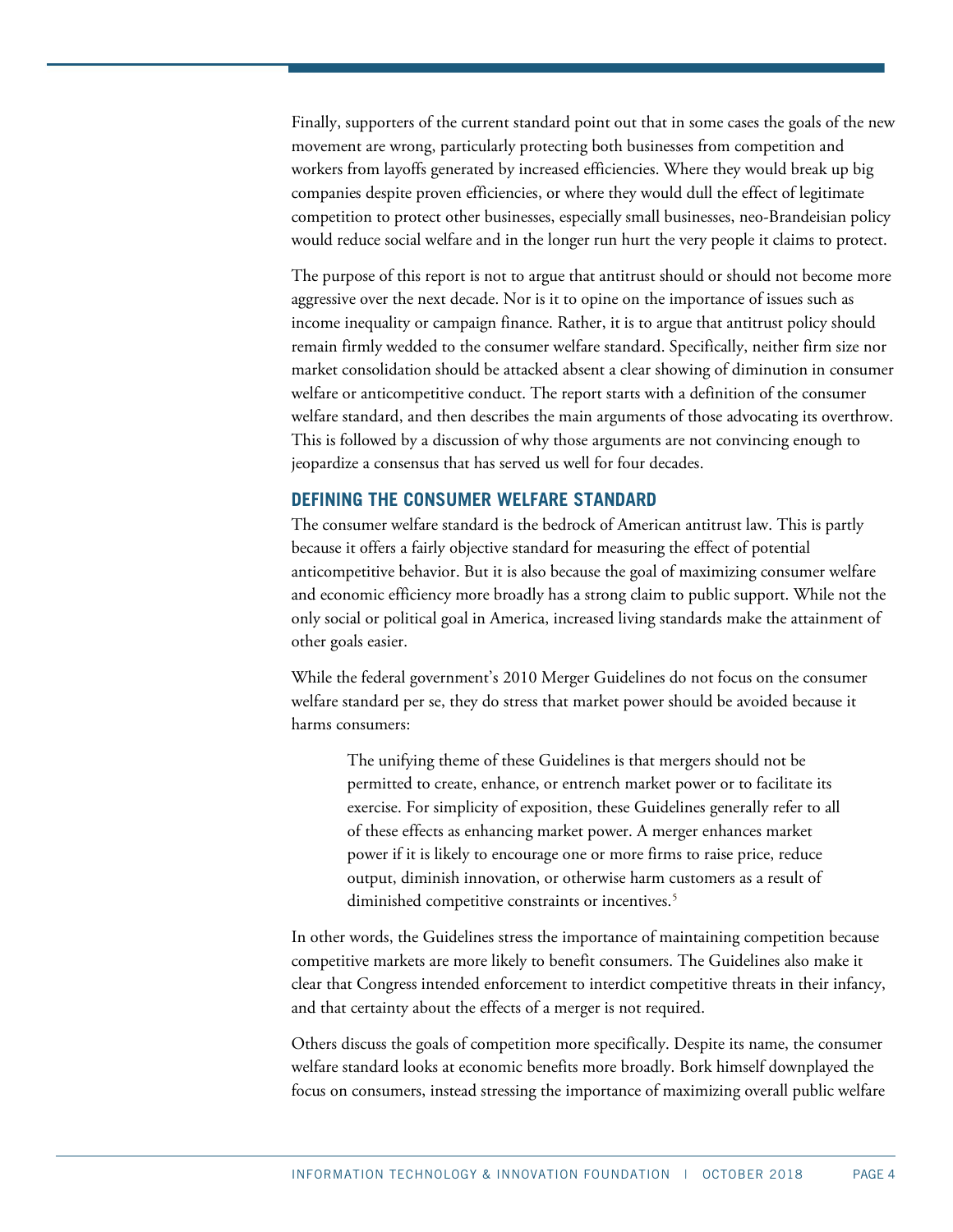and economic efficiency in general.<sup>[6](#page-23-5)</sup> Termed the "total welfare standard," this is fully consistent with an opposition to unregulated monopolies that are unlikely to be challenged by competitors. [7](#page-23-6) Traditional monopolies sheltered from competition—real or potential reduce output and raise prices. This has two effects. First, it transfers some of the market benefits from the consumer to the monopolist. Bork was explicitly not concerned with these transfers because they did not affect total welfare, just its distribution. But he was deeply concerned with the reduction in output because it lowers overall economic welfare, as some units for which consumers would willingly pay more than the cost of production are no longer produced.

Under this broader standard, mergers that harm consumers, at least in the short run, might still be approved when the harm is outweighed by benefits to the overall economy, including higher productivity. Supporters argue that at least some of the efficiency gains are passed on to society in the form of higher tax revenues and wages. They also argue that firms in technologically dynamic industries usually use the additional revenues to invest in innovation, which they see as eventually benefiting consumers. In fact, the ability to capture supernormal profits may be a critical incentive for companies to innovate.

Others, however, are more focused on making sure consumers benefit, especially in the near term. They tend to be troubled by any policy that transfers welfare from consumers to companies, even when overall welfare increases. University of Pennsylvania professor Herbert Hovenkamp views the inclusion of producer benefits as an attack on the consumer welfare standard, comparable to the attack posed by Brandeis. [8](#page-23-7) Diana Moss of the American Antitrust Institute believes economic efficiencies should only count when they are passed on and thus benefit consumers directly. [9](#page-23-8) She would prevent mergers in which all of the efficiency gains go to companies. And many in this group argue that the Chicago school analysis has been faulty in many ways and has too much influence on antitrust policy, leading regulators to be too lax in enforcing standards.

Regardless, what both views of the consumer welfare standard—the broader and longerterm economic efficiency and innovation view and the more narrow consumer welfare view—have in common is a rejection of the view that antitrust policy should be concerned with protecting companies from competition and workers from layoffs and other social goals (e.g., privacy, democracy, etc.).

However it is defined, the consumer welfare standard has delivered real benefits for the discipline. It has given the antitrust agencies and courts a fairly objective standard for making decisions. Moreover, these decisions are amenable to standard market analysis using economic principles and data, thereby inserting some uniformity into outcomes. It has also freed companies from having to worry that they will become antitrust targets even if they do not engage in clear anticompetitive behavior such as price fixing or enter into mergers that violate the government's rough guidelines regarding market concentration.

Again, this report is not arguing that other issues, such as income inequality and political influence, are not important. But antitrust's connection to these and other issues is

However it is defined, the consumer welfare standard has delivered real benefits. It has given the antitrust agencies and courts a fairly objective standard for making decisions. Moreover, these decisions are amenable to standard market analysis using economic principles and data, inserting some uniformity into outcomes.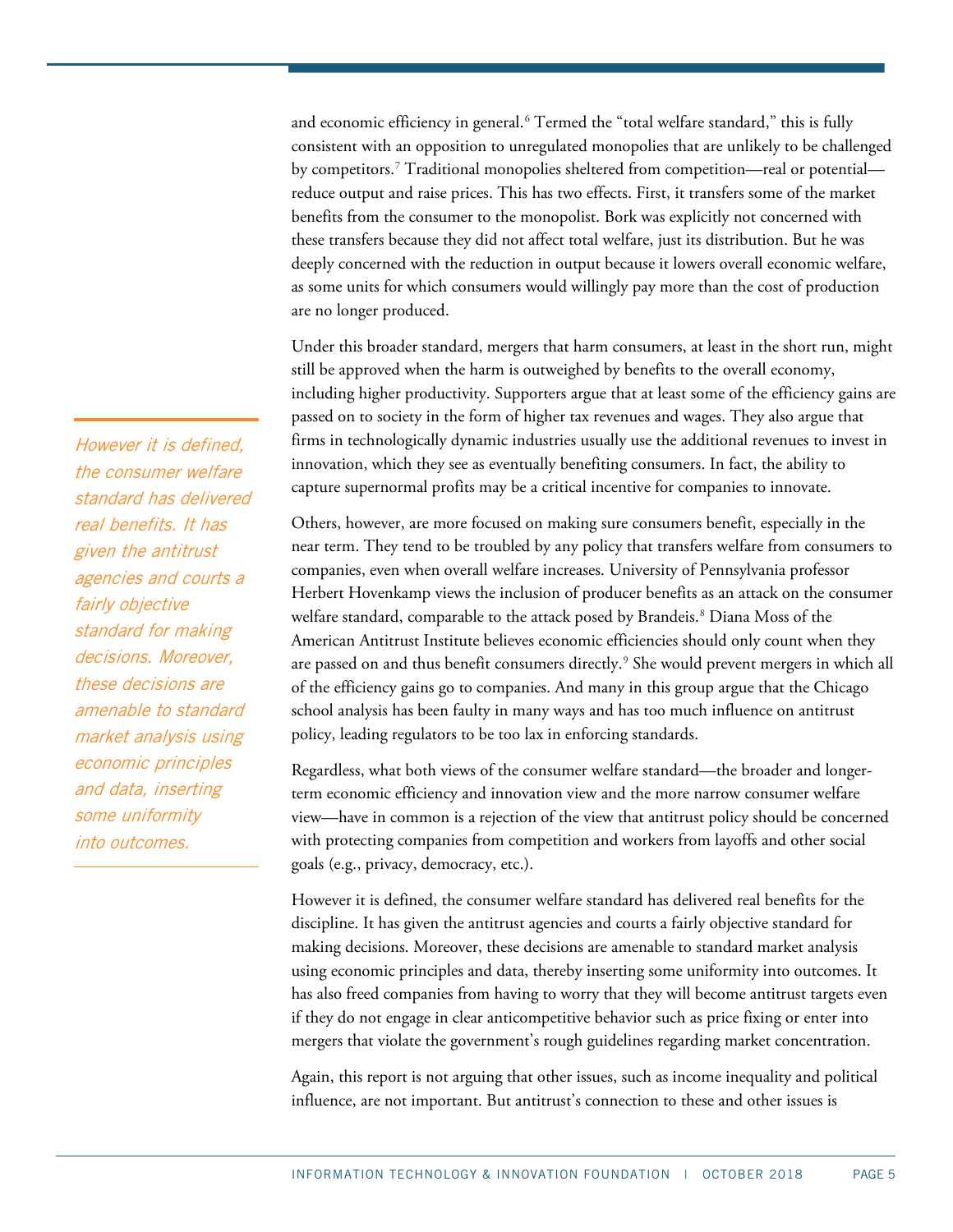tenuous. Other policies are better suited to handle them. [10](#page-23-9) Privacy can be adequately protected with consumer protection laws and regulations. Job training, tax policy, and public subsidies can be more effectively focused on income inequality and unemployment. The Federal Communications Commission can take media diversity into account when it is reviewing mergers. Campaign finance reform can help improve both political transparency and democratic processes.

## **THE ARGUMENTS AGAINST BIGNESS PER SE**

It is clear the consumer welfare standard is capable of adequately addressing competition issues. Whether it does so adequately is a matter of opinion. In a recent publication, University of Michigan professor of law David Crane asked neo-Brandeisians whether their dispute was really with the consumer welfare standard or with its implementation, pointing to the "wide scope for disagreement" over what antitrust actions are needed to protect competition.<sup>[11](#page-23-10)</sup>

One reason for this increased doubt about the ability of the consumer welfare standard to be an adequate north star for U.S. antitrust policy and enforcement comes from a concern—for the most part not reflected in the data—that firms have gotten too big and industries too concentrated. Nonetheless, this concern about bigness has comes from unexpected places. In 2015, *The Wall Street Journal* argued that "[a] growing number of industries in the U.S. are dominated by a shrinking number of companies."[12](#page-23-11) *The Economist* has run several stories regarding market consolidation, claiming, "Profits are too high. America needs a dose of competition."<sup>[13](#page-23-12)</sup> Even reporters who are normally supportive of competition sometimes mourn the loss of established companies such as Barnes and Nobel (which itself put many small companies out of business).[14](#page-23-13) Most of the increase in market concentration has ranged from very low levels to low levels. Moreover, the rise of larger firms in any particular market does not necessarily mean markets are not competitive. One has to take a detailed look at the specific market in question.

Notwithstanding Crane's claim and some broad-based concerns about lax merger enforcement, it seems clear that at least some people object to the consumer welfare standard itself, regardless of how it is implemented. Much of the neo-Brandeisians' objections to current practice and its reliance on the consumer welfare standard seem to be about bigness per se. There is a strong feeling that mergers should be challenged and large firms broken up even when companies have done nothing wrong and there is no clear harm to other market participants. A good example of this comes from Lina Khan of the Open Markets Institute:

Focusing antitrust exclusively on consumer welfare is a mistake. For one, it betrays legislative intent, which makes clear that Congress passed antitrust laws to safeguard against excessive concentrations of economic power. This vision promotes a variety of aims, including the preservation of open markets, the protection of producers and consumers from monopoly abuse, and the dispersion of political and economic control. Secondly, focusing on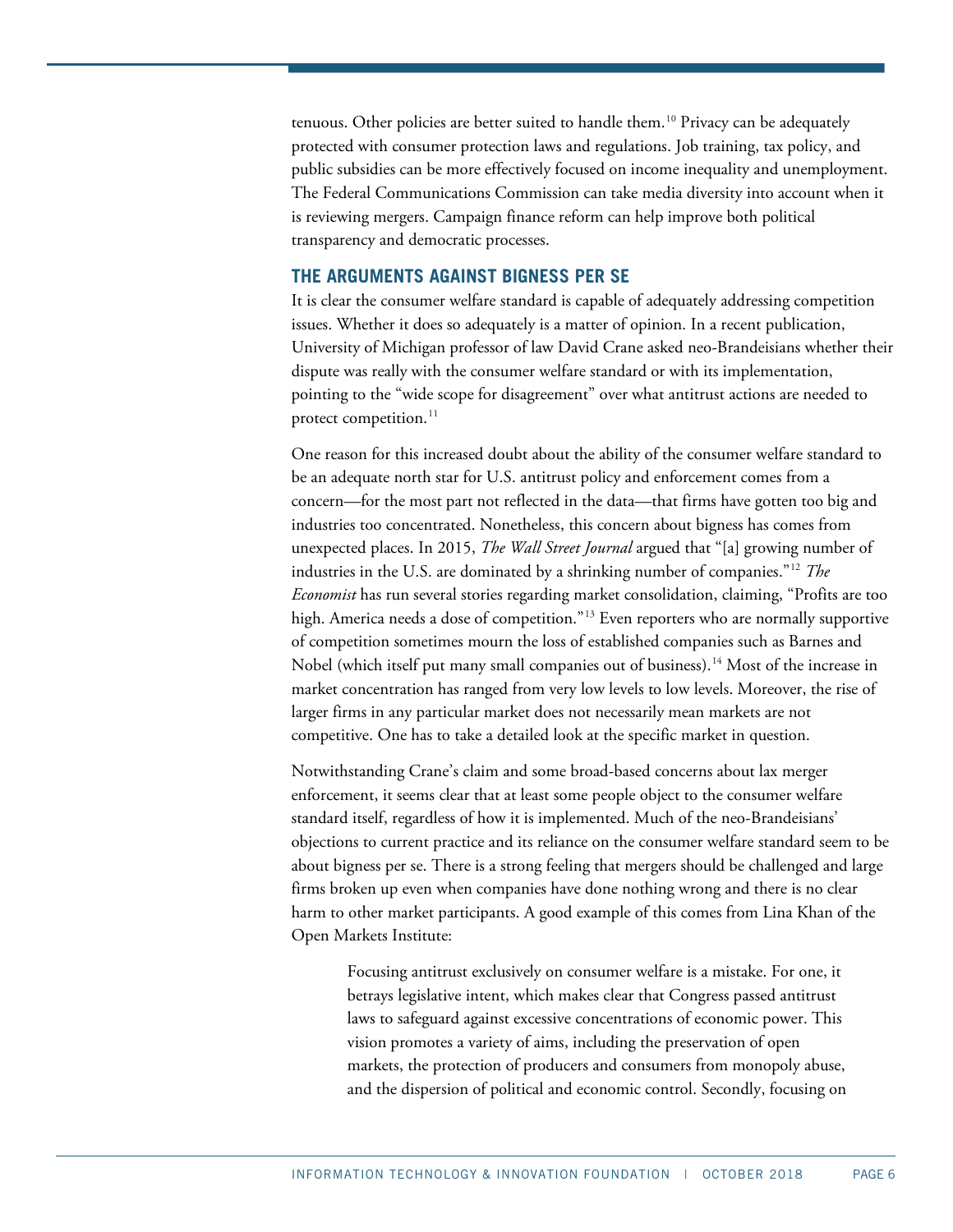consumer welfare disregards the host of other ways that excessive concentration can harm us—enabling firms to squeeze suppliers and producers, endangering system stability (for instance, by allowing companies to become too big to fail), or undermining media diversity, to name a few.[15](#page-23-14)

Marshall Steinbaum of the Roosevelt Institute is direct in his critique: "The consumer welfare standard is an outdated holdover from a discredited economic theory."[16](#page-23-15) He and others in this camp would replace the consumer welfare standard with a "competitive market standard."[17](#page-23-16) Similarly, Tim Wu of the Columbia Law School would replace the standard with a tighter focus on the protection of competition.<sup>18</sup> Lina Kahn agrees, stating, "Rather than focus on consumer welfare, or any metric, antitrust needs to focus on competition."<sup>[19](#page-24-0)</sup>

This is not in fact a semantic difference, but rather an intentional use of a term that has widespread public support to fundamentally reorient U.S. antitrust doctrine and practice. For when the neo-Brandeisians say the focus should be on competition, what they really mean is most, if not all, markets should have very low concentration ratios, even when productivity and innovation are maximized with higher ratios.

To understand this attempt to rebrand antitrust around competition, it is important to understand the history of this movement. According to Barry Lynn, a main proponent and executive director of the Open Markets Institute, the main focus of early antimonopoly law was to inject checks and balances into the economy, largely by protecting the rights of the citizen in their capacity as a producer, not a consumer.<sup>20</sup> Carl Bogus of Roger Williams University claims that checking the adverse social and political consequences of concentrations of political power was a clear strand of early antitrust law.[21](#page-24-2) For example, the Federal Trade Commission Act forbade "unfair methods of competition in or affecting commerce," providing the government with a subjective standard it could use even when corporate action did not technically violate the Sherman Antitrust Act or Clayton Act.<sup>[22](#page-24-3)</sup> Professor Bogus claims that Congress wanted to protect small businesses even though doing so would result in higher prices and lower output.<sup>[23](#page-24-4)</sup>

These views were strongly backed by Louis Brandeis. He believed bigness itself was the problem. As the economic historian Thomas K. McGraw wrote, "Early in his career, Brandeis decided that big business could become big only through illegitimate means. By his frequent references to the 'curse of bigness,' he meant that bigness itself was the mark of Cain, a sign of prior sinning."<sup>[24](#page-24-5)</sup> Moreover, large companies would inevitably use their market power not only to raise prices but to acquire social and political power they could in turn use to entrench their hold over the market.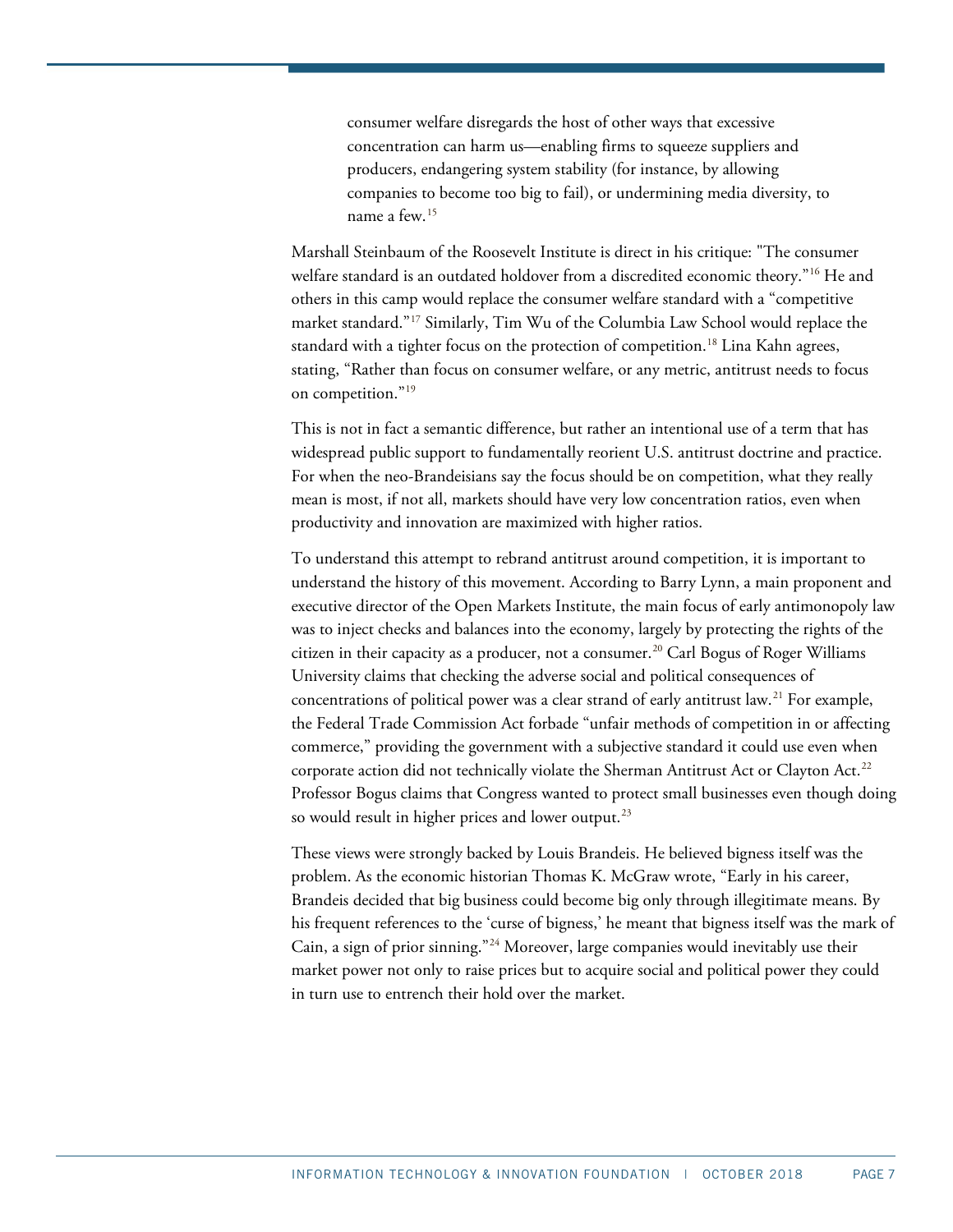In the face of these dangers, Brandeis argued that temporary economic gains were a fool's bargain:

> Americans should be under no illusions as to the value or effect of pricecutting. It has been the most potent weapon of monopoly—a means of killing the small rival to which the great trusts have resorted most frequently. It is so simple, so effective. Far-seeing organized capital secures by this means the co-operation of the short-sighted unorganized consumer to his own undoing. Thoughtless or weak, he yields to the temptation of trifling immediate gain, and, selling his birthright for a mess of pottage, becomes himself an instrument of monopoly.[25](#page-24-6)

In fact, Brandeis was the intellectual leader of a movement to protect small well-to-do local elite businessmen at the expense of workers and consumers, which was opposed by consumer groups and organized labor. From the passage of the Sherman Antitrust Act in 1890 until the 1930s, the champions of this approach to antitrust policy were chiefly local merchants, bankers, and other small business owners threatened by competition from large enterprises. Imagine Mr. Potter in Frank Capra's *It's a Wonderful Life* protecting himself not from the Bailey Brothers Building and Loan, but from Chase Manhattan Bank.

This gets to the real meaning of what a competitive market standard is. For many of today's neo-Brandeisians, the goal is a radical reconstruction of American society, with most industries comprising thousands of small and mid-sized, independently owned businesses, with the remaining few industries, where scale was absolutely necessary, made up of heavily regulated monopolies or oligopolies. Blocking this social engineering vision is the consumer welfare standard.

While this radical deconcentration of industry and a return to an economy of vastly greater numbers of small-scale producers is their ultimate goal, neo-Brandeisians tend to focus their criticism of bigness on the threat to competitor firms and worker interests from monopsony power; the threat to innovation and privacy from monopoly; and the threat to small firms, jobs, income distribution, and democracy from bigness itself.

This report argues that the consumer welfare standard is flexible enough to incorporate many of their concerns. For other concerns, such as privacy and income inequality, policies other than antitrust are best suited to deal with them. But many of their concerns, such as with protecting business from competition and workers from productivity-induced job loss, are concerns that if followed, reduce rather than increase societal welfare. Challenges to incumbents indicate competition is working. Mergers that enable higher productivity lead to higher living standards. Therefore, stopping efficiency-enhancing mergers is not the solution; better help for dislocated workers is.<sup>[26](#page-24-7)</sup>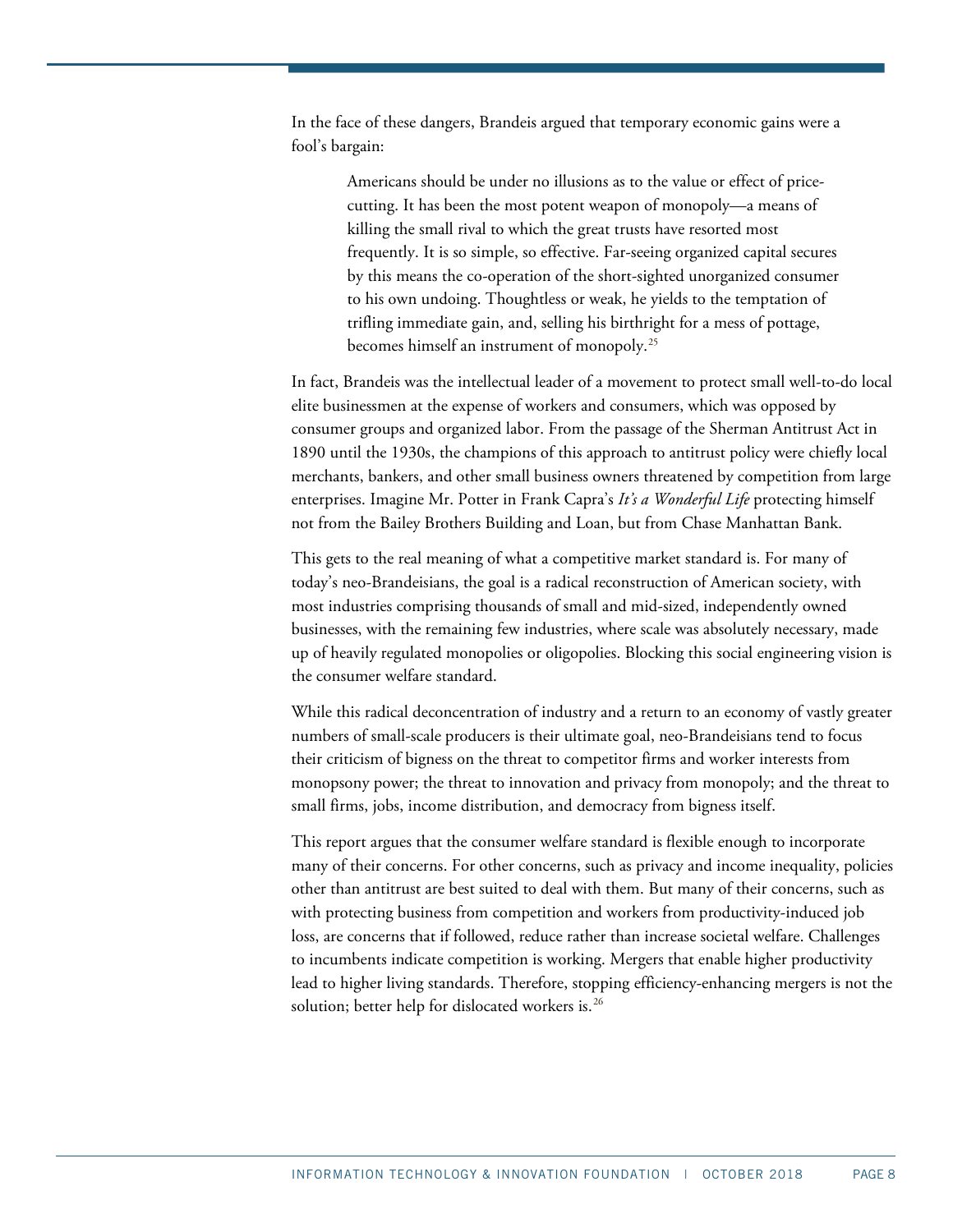# **THE CONSUMER WELFARE STANDARD HAS THE ABILITY TO INCORPORATE BROADER MARKET HARMS**

Over the past 40 years, the consumer welfare standard has evolved to handle new developments such as the Internet, international competition, and global supply chains. Although it continues to evolve, in its current form it can handle many of the objections posed by neo-Brandeisians.

## **Long-term Price Increases**

One claim made by neo-Brandeisians is that antitrust enforcement has been too lax and concentration ratios have gone up, thus leading to higher prices. They believe this is at least partly because the consumer welfare standard concentrates too much on short-term price increases and quality cuts instead of looking at concentration ratios and market structure. Because they think higher concentration ratios inevitably lead to less competition, the failure to preempt concentration early only means regulators will be stuck playing catch up once large firms have established themselves and weakened the competition. This is especially pertinent for merger reviews, as regulators cannot easily undo a merger once they approve it—short of forcing a breakup.

For example, Lina Khan criticizes the current antitrust approach to Amazon because it focuses too much on short-term price and output:

Focusing primarily on price and output undermines effective antitrust enforcement by delaying intervention until market power is being actively exercised, and largely ignoring whether and how it is being acquired. In other words, pegging anticompetitive harm to high prices and/or low output—while disregarding the market structure and competitive process that give rise to this market power—restricts intervention to the moment when a company has already acquired sufficient dominance to distort competition.<sup>[27](#page-24-8)</sup>

Inherent in her article is the fear that Amazon will use low prices to drive out competition, leaving it free to raise prices or otherwise exert market power at some later time. Regulators concentrating on low prices and higher quality are blind to the longer-term threat.

But the consumer welfare standard allows regulators and courts to focus on long-term changes. It just requires a sound economic analysis that shows the probability of market power at some later date. If neo-Brandeisians feel lax antitrust policy today is setting the stage for monopoly tomorrow, they are really arguing for an application of the consumer welfare standard that concentrates more on long-term effects. What the standard will not give them is the structuralist presumption that prevents even moderate levels of concentration absent any showing of market harm.

Over the past 40 years, the consumer welfare standard has evolved to handle new developments such as the Internet, international competition, and global supply chains. Although it continues to evolve, in its current form it can handle many of the objections posed by neo-Brandeisians.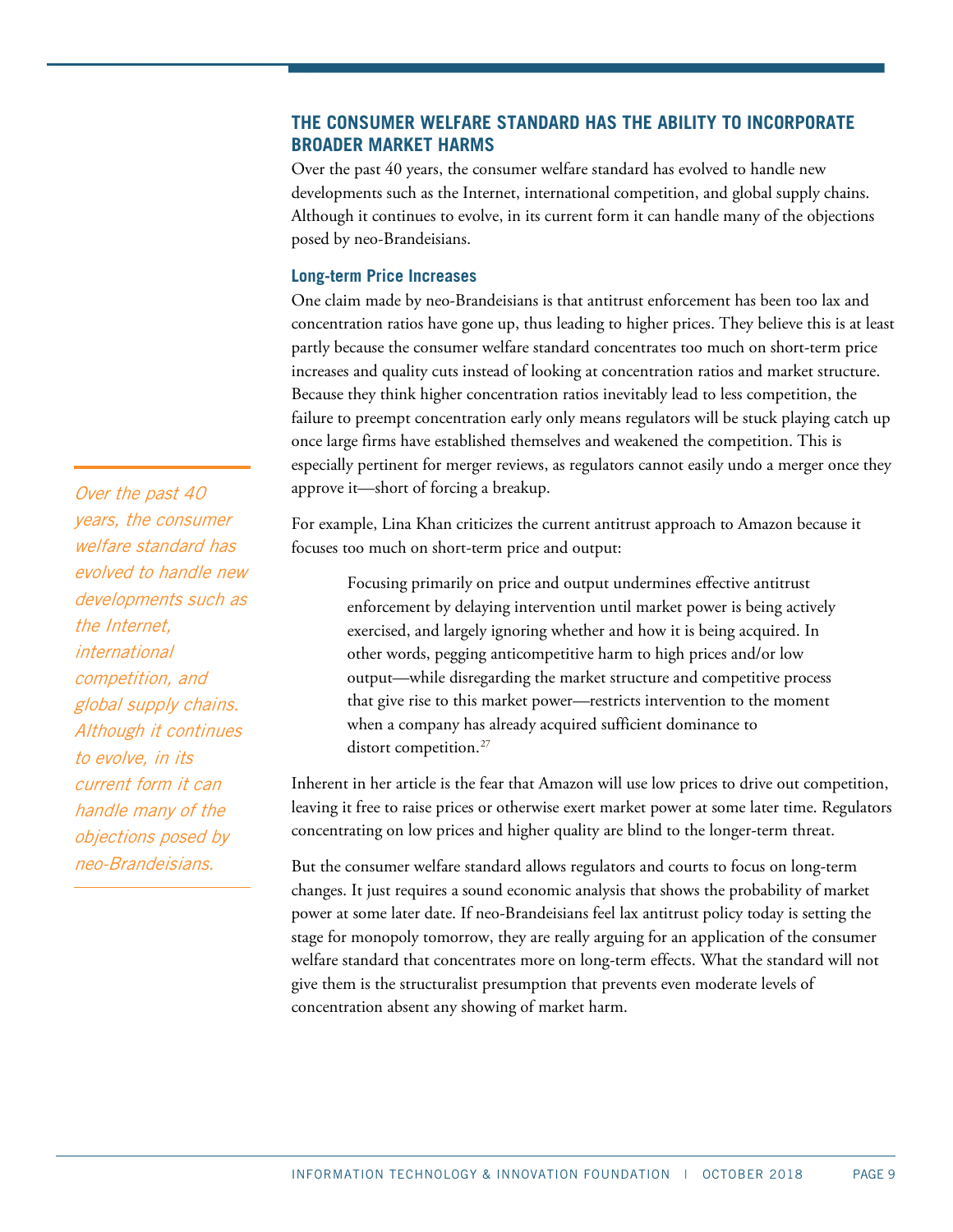#### **Monopsony Power**

A key criticism of the consumer welfare standard is it ignores buyer power—whether of labor or goods. Marshall Steinbaum et al. have criticized Walmart and other big retailers for squeezing small suppliers.[28](#page-24-9) Others argue that big companies are exerting monopsony power within labor markets.[29](#page-24-10) Carl Bogus, for example, complains that after a merger, "workers at all levels face a reduction in potential employers."[30](#page-24-11)

There are two possibilities here. One is the case in which, because of anticompetitive behavior or a merger, a company gets monopsony power over a specific market and uses it to engage in deliberate anticompetitive acts to harm suppliers, including labor. These cases can create harms even though the company is a buyer rather than a seller. The other is the general argument that every time a company merges there is one fewer potential buyer or employer (but not necessarily less demand or fewer jobs). It is clear the consumer welfare standard covers the former cases, because in reality, "consumer" is just a convenient substitute for "counterparty." A report put out by the American Antitrust Institute, which favors tougher antitrust policy, points out:

"[C]onsumer welfare" does not mean that antitrust protects only consumers. It protects all buyers, including companies, from seller market power. Antitrust also protects sellers from being exploited by powerful buyers and it promotes open markets and entrepreneurial freedom. Moreover, properly conceived, consumer welfare takes into account not only effects on price and output, but also product or service quality and innovation. $31$ 

In a recent article, Herbert Hovenkamp and Carl Shapiro stated: "As we use this term, applying the 'consumer welfare' standard means that a merger is judged to be anticompetitive if it disrupts the competitive process and harms trading parties on the other side of the market."[32](#page-24-13)

Existing competition policy also applies not just to monopsony, but to anticompetitive behavior toward suppliers, whether businesses or workers. For example, when a company takes specific action to limit competition within the labor markets, antitrust laws apply. In 2010, the Department of Justice (DOJ) filed a civil antitrust complaint against six hightech companies that had agreed not to cold call one another's employees but used other means to attract workers.<sup>[33](#page-24-14)</sup> A class action suit resulted in a recovery of \$415 million.<sup>34</sup> Earlier this year, the Department sued two railroad equipment suppliers for entering into agreements not to solicit each other's employees.<sup>[35](#page-24-16)</sup> A joint document by the two leading antitrust agencies clearly states, "The DOJ will criminally investigate allegations that employers have agreed among themselves on employee compensation or not to solicit or hire each other's employees."<sup>[36](#page-24-17)</sup> More recently, several national fast-food chains dropped the practice of using noncompete agreements after being challenged by a group of state attorneys general. [37](#page-25-0)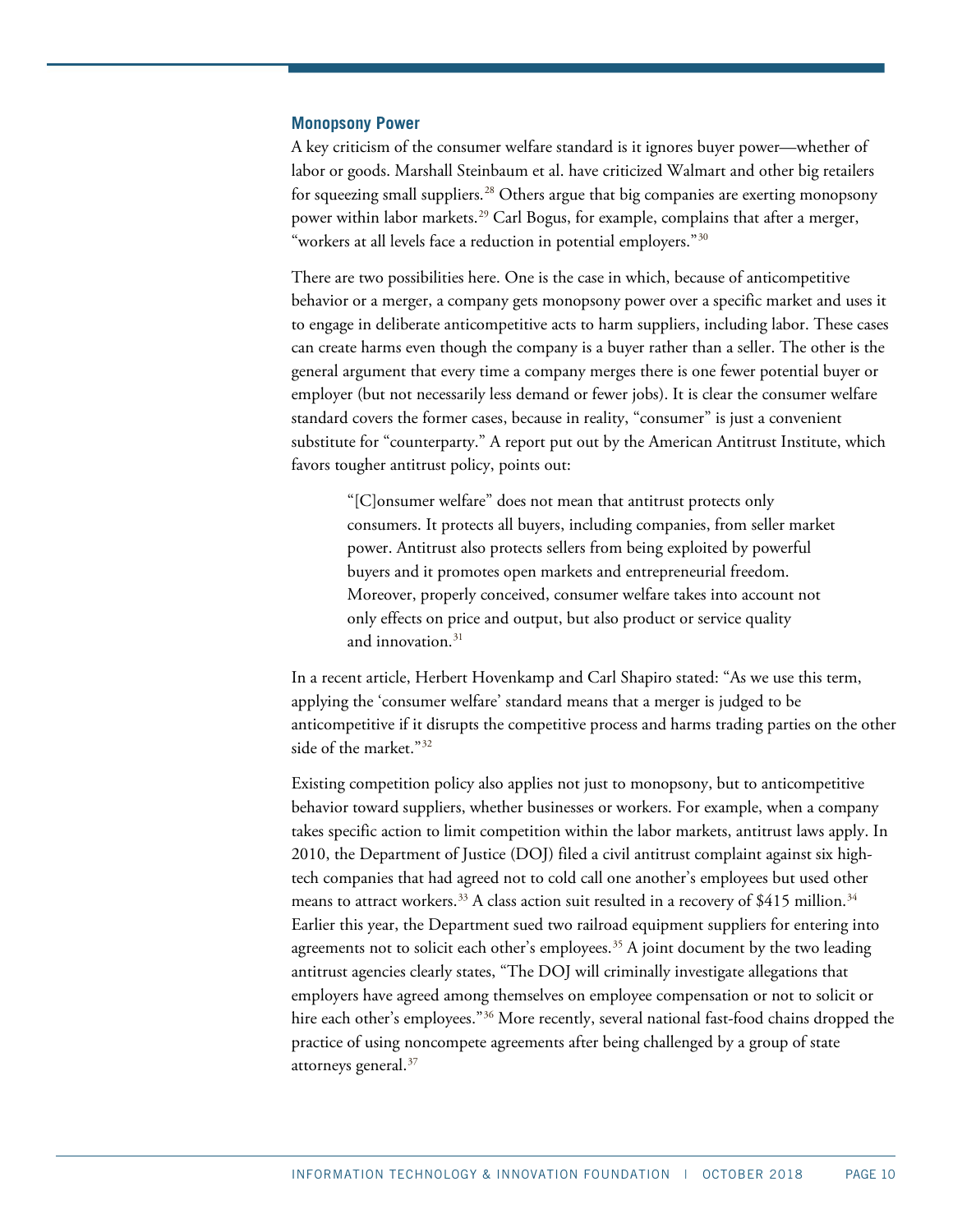#### **Innovation**

Neo-Brandeisians claim that market concentration impedes innovation—and that the consumer welfare standard ignores this fact. [38](#page-25-1)

Regarding the claim that the consumer welfare standard does not adequately take into account nonprice harms such as reduced product quality and slower innovation, it in fact does incorporate nonprice harms, including threats to innovation. Specifically, it allows regulators to focus on the long-term trajectory of value and price, and take innovation effects directly into consideration. As UC Berkeley professor Carl Shapiro points out, the consumer welfare standard defines welfare broadly and encompasses nonprice aspects such as improved product variety and more rapid innovation.<sup>39</sup> This is also clear from the merger guidelines themselves, which explain that potential effects are put in terms of price changes "[f]or simplicity of exposition," and that nonprice terms and conditions that adversely affect customers also matter, including "reduced product quality, reduced product variety, reduced service, or diminished innovation."[40](#page-25-3)

Moreover, according to Joshua Wright of George Mason University, between 2004 and 2014, the Federal Trade Commission (FTC) challenged 164 mergers, alleging harm to innovation in 54 of them.<sup>[41](#page-25-4)</sup> For example, former FTC Commission Terrell McSweeny wrote that in 2014, "The FTC challenged the proposed acquisition of EagleView Technology by Verisk Analytics…. The FTC closely examined whether likely future competition between the merging parties would offer customers ever more innovative products."[42](#page-25-5) More recently, DOJ prevented two potential mergers based on the likely effect to research and innovation. [43](#page-25-6) DOJ guidelines on horizontal mergers explicitly consider whether a merger is "likely to diminish innovation competition by encouraging the merged firm to curtail its innovative efforts below the level that would prevail in the absence of the merger."[44](#page-25-7)

Neo-Brandeisians also argue that innovation is maximized by less-concentrated market structures. In a concentrated market, they argue, companies face less pressure to innovate, and innovators face higher barriers to entry. Over time, the structure of the market produces stagnation. Bogus, for example, cites research that shows small businesses are more inventive than large firms.<sup>[45](#page-25-8)</sup> The Roosevelt Institute claims, "Rather than investing in research and development (R&D) to generate innovative products, corporations have relied on lax merger regulation to buy out competitors, or they have employed a litany of anti-competitive practices to prevent them from entering the market in the first place."<sup>[46](#page-25-9)</sup>

The empirical evidence regarding these claims, however, is debatable, and in some cases simply lacking. For example, more recent studies using better data from the National Science Foundation show that large firms invest more in R&D activities and enjoy higher returns on innovation output per dollar invested in R&D.<sup>[47](#page-25-10)</sup>

Moreover, these questions regarding innovation and market structure must be looked at market by market, and the desirability of any particular market change should be judged by whether it increases innovation or harms consumers. In the process of this investigation, it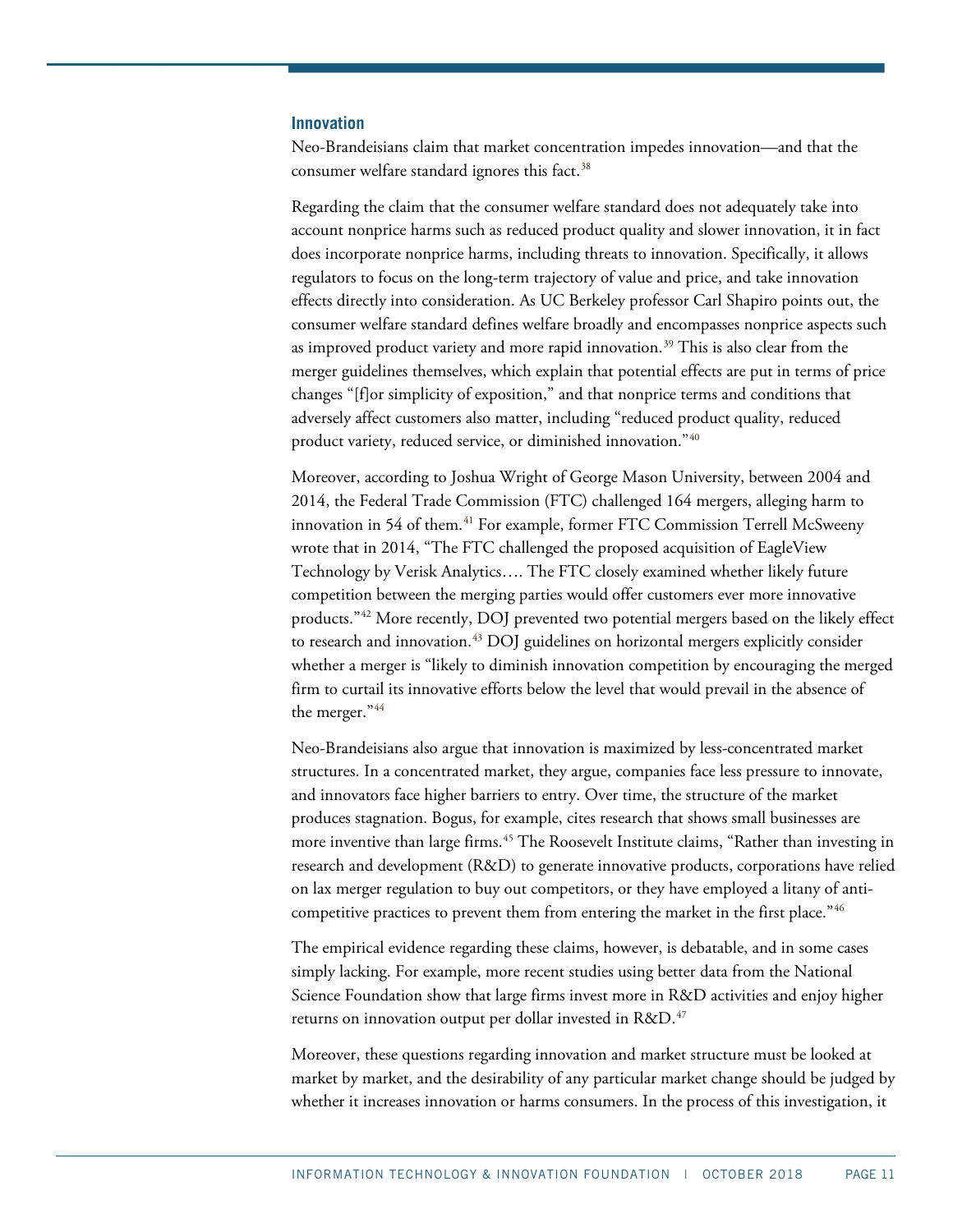is very important to keep in mind that while bigness in some cases may pose a threat, in other cases, it is critical to innovation.<sup>[48](#page-25-11)</sup> William Baumol, a leading scholar of innovation economics, has written: "In markets without too much difficulty of entry, an increase in concentration in the longer run may not be ascribable to attempts by firms to achieve monopoly power but, rather, to innovation and the resulting technological changes that make it efficient for output to be provided by firms that are larger than previously was the case."[49](#page-25-12)

In fact, many studies have shown innovation and competition can be modeled according to an inverted "U" relation, with both too much and too little competition producing less innovation. A study of U.K. manufacturing firms discovered this relationship: Competition above a certain level reduces the high profits successful innovators earn and are able to reinvest in their next round of innovation. [50](#page-25-13) Others, including F.M. Scherer and Toshihiko Mukoyoma have found similar patterns.<sup>51</sup> Similarly, in a study of U.S. manufacturing firms, Aamir Hashmi found that too much competition led to slightly less innovation.<sup>[52](#page-25-15)</sup> Firms need to be able to obtain "Schumpertarian" profits to reinvest in innovation that is both expensive and uncertain. As Carl Shapiro notes, "Innovation incentives are low if expost competition is so intense that even successful innovators cannot earn profits sufficient to allow a reasonable risk-adjusted rate of return on their R&D costs."[53](#page-25-16)

The pharmaceutical industry offers an example of this even as neo-Brandeisians often point to this industry as an example of the dangers of bigness. The Roosevelt Institute complains that: "Instead of investing in R&D, many pharmaceutical companies plan their business models around their ability to purchase smaller firms that have shouldered the burden of developing new products."[54](#page-25-17) Carl Bogus asks rhetorically: "When, for example, a large pharmaceutical company buys a small firm that invented a potentially profitable new drug, should the law care that there will be one less firm in the industry?"<sup>55</sup>

The pharmaceutical industry has indeed migrated to a model wherein small companies often perform initial research and are then purchased by large companies. But there are good reasons for this. First, having breakthrough research performed by small companies allows them to be much more focused and lets investors bet on specific therapies or diseases with the assurance company owners have a high stake in their success. OK, but why allow big companies to buy them just when the technology looks most promising? Because the process of testing and marketing a drug is very complicated and time consuming. Federal laws regarding testing, labeling, and marketing are very detailed and complex, so a large firm is much more likely to successfully bring a new drug to market. Also, given the difficulties in performing an initial public offering, investors increasingly look to an acquisition as a way of cashing out and obtaining the capital to invest in the next company. Moreover, given the fact that in 2014 domestic pharmaceutical firms devoted 43.8 percent of their gross value added to research and development, it is hard to argue that consolidation is hurting innovation.<sup>[56](#page-25-19)</sup>

In fact, many studies have shown innovation and competition can be modeled according to an inverted "U" relation, with both too much and too little competition producing less innovation.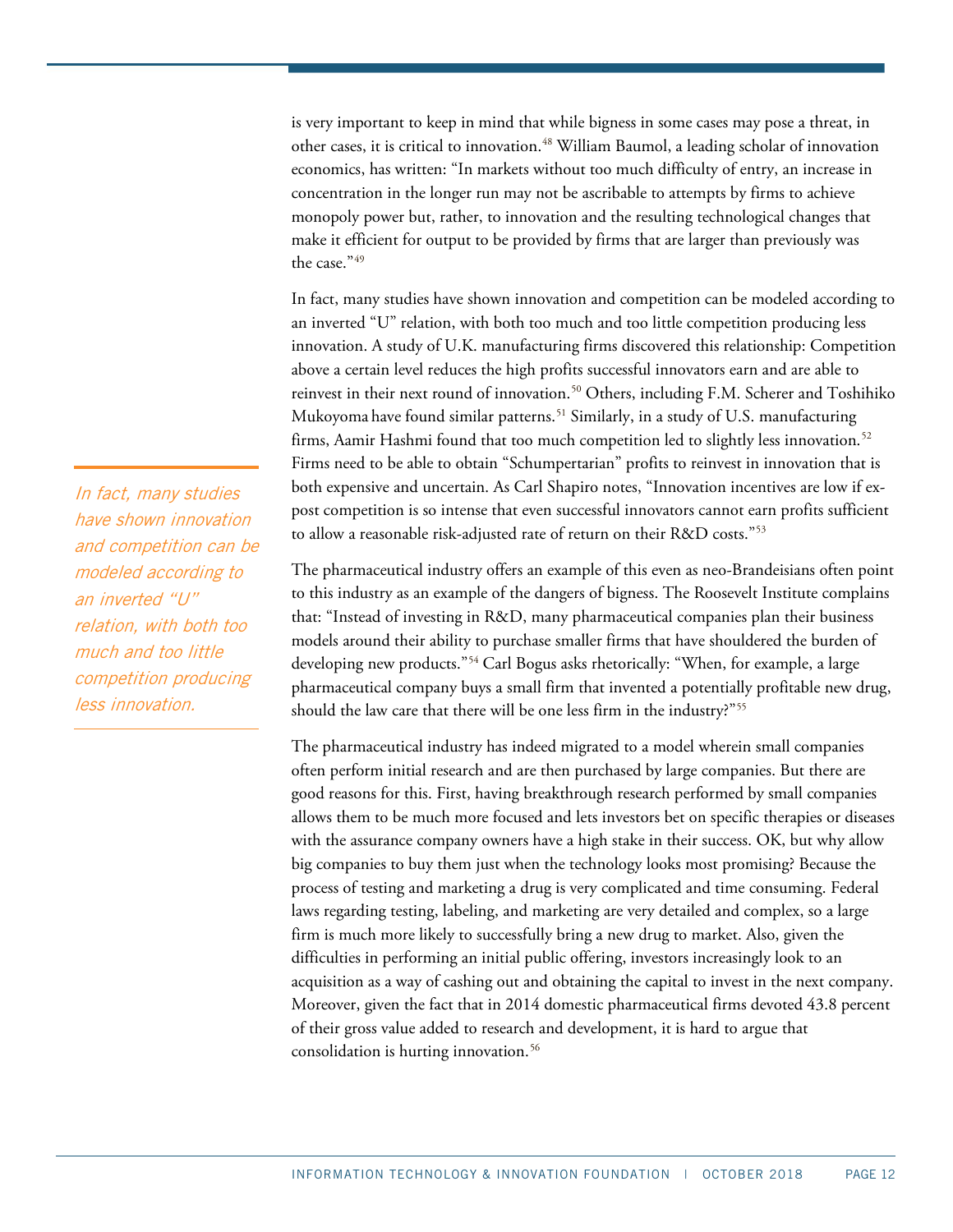Finally, the argument that bigness hurts innovation would have more power if the markets it targets were characterized by low investment and profit-taking. But many of these companies are investing heavily in R&D. Of the top 10 global R&D spenders, half are U.S. technology companies (Amazon, #1; Alphabet [Google], #2; Intel, #3, Microsoft, #6, and Apple, #9).[57](#page-26-0) Together, they invested approximately \$65 billion in R&D in 2017. Big Internet platforms, for example, have made large bets on a wide variety of technologies outside their normal services, including virtual reality, driverless cars, artificial intelligence, broadband coverage, drones, and cloud services. Regardless of whether these investments pay off for shareholders, it is hard to argue that society will not benefit greatly.

In summary, irrespective of one's view on the relationship between firm size and innovation, the consumer welfare standard enables antitrust officials to effectively consider the effects on innovation.

#### **Addressing Companies With Free Business Models**

Others have claimed that the consumer welfare standard focuses exclusively on prices, and that this leaves regulators ill-equipped to deal with new business models based on free services. For example, Internet platforms such as Google and Facebook let people use their services for free, so because the consumer welfare standard focuses largely on price effects from unfair competition, it is hard to argue that these and other similar companies are hurting consumers.

But neo-Brandeisians point to the large market share of such companies. Roosevelt Institute fellow K. Sabeel Rahman wrote, "Google too is the subject of monopoly concerns thanks to its dominance in information gathering."[58](#page-26-1) Activist David Bollier agrees, "The problem is that conventional antitrust regulation isn't really equipped to deal with information economy platforms, which tend to connect buyer and sellers in more efficient ways while offering very low prices."<sup>[59](#page-26-2)</sup>

But in fact, conventional antitrust guided by the consumer welfare standard is well equipped. This is because these companies make most of their money by charging other companies to place ads in front of their users (an activity in which they face lots of competition). And antitrust handles this aspect well because it does—or at least should define the relevant market as the ad market, not the search or social network market. Moreover, to the extent any of these Internet companies use their market power in anticompetitive ways, such as by manipulating organic web searches to disadvantage a rival, the consumer welfare standard is more than adequate to deal with it. On the user side, some neo-Brandeisians argue that the focus on prices overlooks potential nonprice effects that could harm consumers. One of the most frequent objections is to the large amounts of data users must give up in order to use services such as Google Search or Facebook.<sup>[60](#page-26-3)</sup> This data can raise obvious privacy concerns. Although the consumer welfare standard handles nonprice threats, privacy issues are best handled with specific policy regulations, not general antitrust law.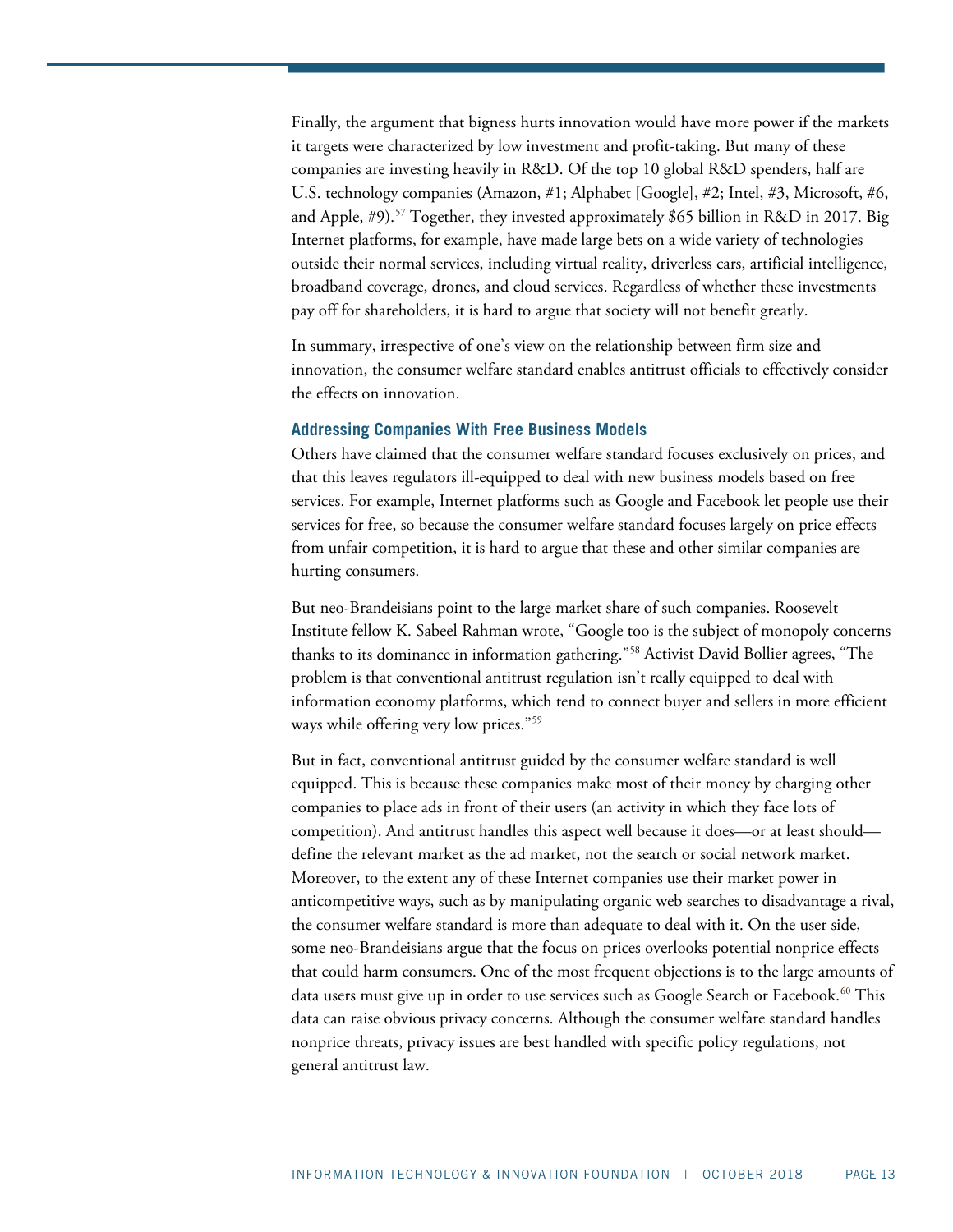We have shown that the consumer welfare standard can and does address many nonprice harms, specifically including incipient threats to innovation. It is worthwhile mentioning some of the ways in which Internet platforms create significant value to the economy. A recent report mentions five:

- 1. Improving resource use by making it easy for sellers to find buyers.
- 2. Increasing competition by bringing new buyers and sellers into the market.
- 3. Reducing transaction costs, including the cost of finding a partner, agreeing on a transaction, and enforcing the bargain.
- 4. Reducing asymmetric information between buyers and sellers so that both know what they are getting.
- 5. Allowing sellers to circumvent regulatory restrictions and deliver new services to underserved markets. [61](#page-26-4)

By challenging the position of established industries, Internet platforms allow new entities, including small businesses, to expand both their supply chains and their markets. They also deliver valuable services to consumers, often for free. Finally, they force large incumbent firms to innovate in order to remain profitable. Each of these effects enhances competition rather than diminishing it. It would be a mistake to stifle this innovation because of a fear of future threats to competition, especially when the consumer welfare standard is capable of handling those threats whenever they appear. $62$ 

# **CASES WHERE POLICIES OTHER THAN ANTITRUST ARE MORE EFFECTIVE AND MORE APPROPRIATE**

In many cases, antitrust policy is just not equipped to handle important social policy issues. The main goal of antitrust is to ensure consumer welfare, including maximizing economic welfare. It is able to do this fairly well, even if some believe enforcement has been too lax in the last several decades. However, it is not equipped to handle other important social issues, such as inequality, privacy, and the concentration of political power, in part because there are irreconcilable tradeoffs between them. In these and related issues, other policy tools are much better equipped to handle them.

#### **Privacy**

Given the growth of the data economy, a significant amount of attention has focused on the threat data poses to both competition and privacy. Antitrust attorneys Maurice Stucke and Allen Grunes argue that the ability to amass large amounts of personally identifiable data raises entry barriers by favoring market concentration and dominance.<sup>[63](#page-26-6)</sup> With respect to privacy, they make three interrelated arguments. First, they argue that privacy and competition goals can become intertwined when firms collect large amounts of personal data.<sup>[64](#page-26-7)</sup> The risk to privacy is therefore higher when this data gives a company more market power. Second, they believe natural competition will not give consumers the privacy protections they want because the market advantage given to companies with large amounts of data will prevent the rise of competitors that might offer consumers greater

The main goal of antitrust is to protect competitive markets. It does this fairly well. It is not equipped to handle other important social issues, such as inequality, privacy, and the concentration of political power even when market concentration worsens them.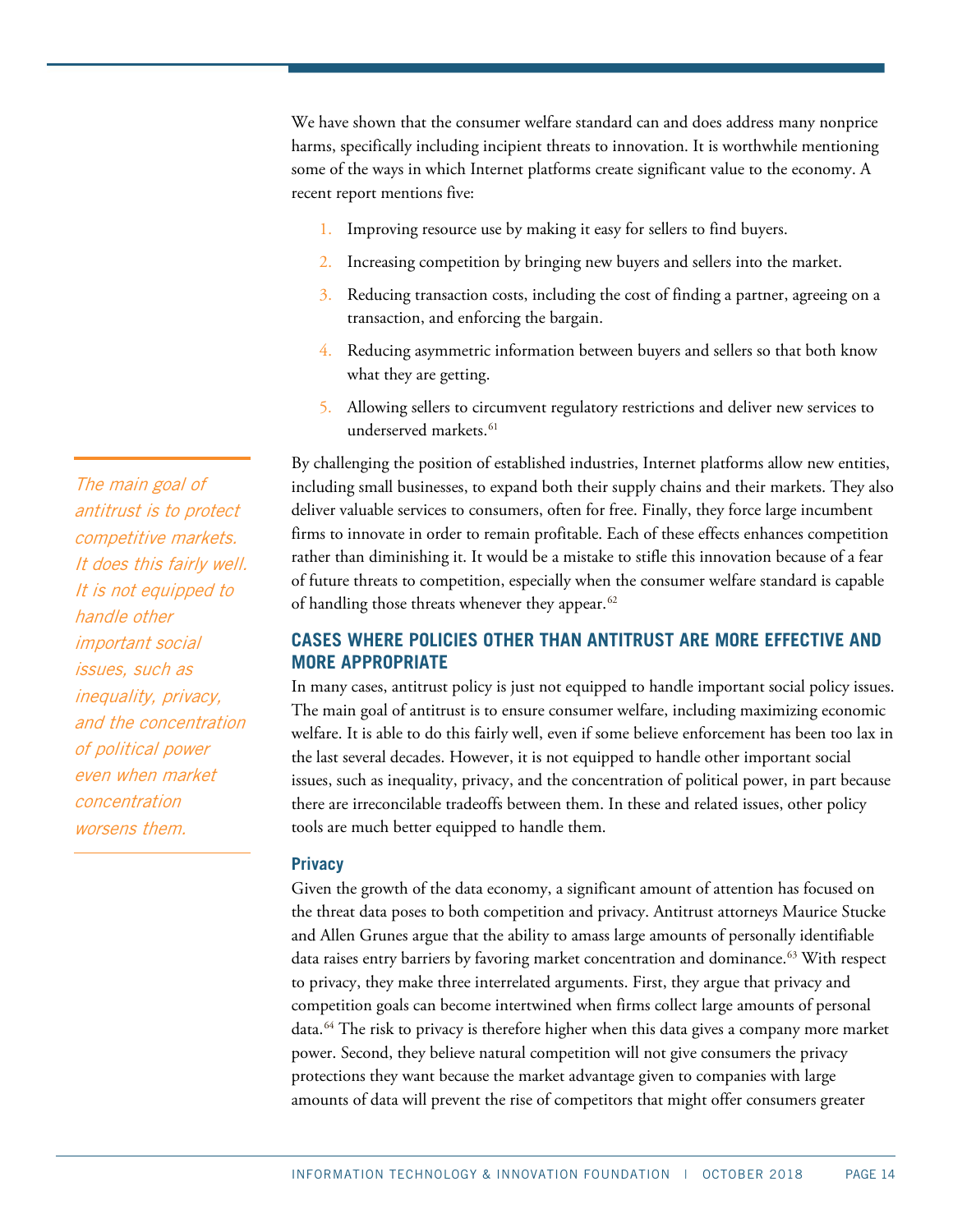protection.<sup>65</sup> Finally, Stucke and Grunes argue that even though consumers freely give away large amounts of personal data, policymakers cannot be sure that this reflects their true preferences unless consumers are fully informed about the costs and benefits of their actions and the market offers a full range of options to match different preferences.<sup>[66](#page-26-9)</sup>

Yet all these and other concerns can be adequately addressed by privacy policy. [67](#page-26-10) To begin with, consumer protection bodies, such as the FTC's Bureau of Consumer Protection, the Consumer Financial Protection Bureau, and attorneys general in the various states and territories are each empowered to act when companies violate their stated privacy policies. Public opinion and class action suits can also impose significant penalties on companies that either misuse or do not adequately protect their customers' data. And whenever neo-Brandeisians believe consumer privacy is not adequately being protected, they can lobby for stronger and more comprehensive privacy legislation.

Moreover, the possession of large amounts of data also does not confer as much of a competitive advantage as some people fear. In a recent paper, economists Anja Lambrecht and Catherine E. Tucker found little evidence that the mere possession of large amounts of data protects a company from a superior product offering, because data is seldom inimitable, rare, valuable, or nonsubstitutable.<sup>[68](#page-26-11)</sup> There are several reasons of this:

- 1. The volume of data is often less important than the algorithms or business practices that derive value from it.
- 2. Large amounts of data are often available privately to any party that wants to buy it. The key constraint is translating the data into a competitive product.
- 3. Data often has a short shelf life. Any market advantage it provides is temporary.
- 4. Data is easily transferable and non-rivalrous. Sharing it with one party does not preclude giving it to others.

#### **Corporate Political Power**

Neo-Brandeisians argue that the growth in size of large companies leads to a concentration of political power that then influences policy both by affecting the outcome of elections and by influencing existing lawmakers and regulators. Barry Lynn puts it starkly: "On one side you have Jeff Bezos [head of Amazon] and on the other side you've got democracy."<sup>[69](#page-26-12)</sup> The Roosevelt Institute describes the process:

By creating larger firms and enabling them to generate excess profits, consolidation increases the number of businesses with the means necessary to invest in serious lobbying efforts, including the number of firms whose business models depend on doing so. Rather than attempting to satisfy broad constituencies of disparate interests, politicians are tempted to cater to a select few: those who can afford to both amplify their voices and offer campaign funds in exchange for political favors.<sup>[70](#page-26-13)</sup>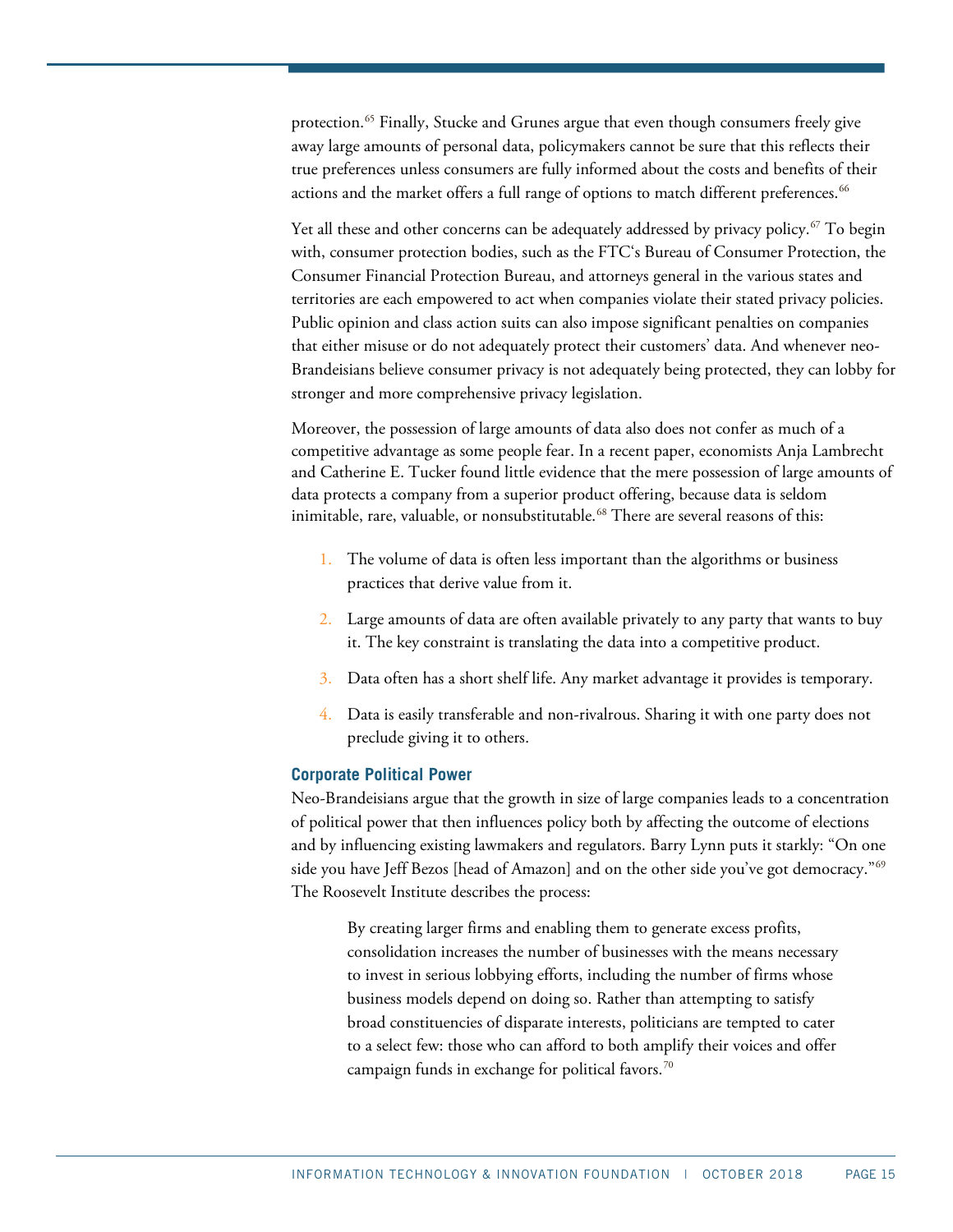To start with, it does not hold that breaking up a larger firm into two firms will reduce corporate political power. If anything, their overall lobbying budget as two separate firms might very well increase. But leaving that aside, it seems logical that a large firm will have more political influence than a smaller firm, and that it will use that influence to press for policies in its favor. But the issue is slightly more complicated. First, large firms are not always on the same side. Companies in different industries, or companies in the same industry but in different parts of the supply chain, often oppose each other. In this case, the lawmaker is hit with conflicting pressures. Internet service providers and entertainment producers are both lobbying hard on net neutrality regulations. But they largely oppose each other. Internet providers want loose rules that would let them manage their networks more freely, while "edge providers" want assurances about access and price.

Another good example concerns the steel industry. Steel producers have largely supported increased tariffs on steel imports, viewing it as an opportunity to raise prices and increase profits. The automobile industry, which uses steel as an input, opposes them, arguing that it will drive up costs and harm international competitiveness. In such cases, it is possible for the two sides to spend a great deal of time and effort to no avail.

While a large company probably has more influence than a small one, it does not necessarily have more influence than a hundred small companies. And small companies vastly outnumber large ones—and many are well organized. According to Maplight, most of the top ten spenders on lobbying from 2008 to 2016 were trade associations, not individual corporations. The top spenders were the U.S. Chamber of Commerce, the National Association of Realtors, the U.S. Chamber of Commerce Institute for Legal Reform, and the Pharmaceutical Research & Manufacturers Association. Only three corporations—General Electric, Boeing, and AT&T—appeared in the top 10. The rest were trade or professional associations.<sup>[71](#page-26-14)</sup> Of the top 20 PACs, three represented small business (National Association of Realtors, National Beer Wholesalers, and Credit Union National Association) and four others represented unions (Carpenters & Joiners Union, International Brotherhood of Electrical Workers, Operating Engineers Union, and National Air Traffic Controllers Association). [72](#page-26-15)

This is one reason why small businesses as a group benefit from many policy advantages at the local, state, and national level. Small firms are currently entitled to special preferences for government contracting, looser regulations, subsidized loans, and lower tax rates. A main reason both GM and Chrysler needed to declare bankruptcy during the Great Recession was it provided the only way to adjust their agreements with local dealerships, which were largely protected by state law. Even today, these laws make it difficult for any automaker to sell directly to consumers. In their book *Big is Beautiful*, Robert Atkinson and Michael Lind described many of the ways in which small businesses as a group tilt the playing field in their favor, often at the expense of their customers.<sup>[73](#page-26-16)</sup>

Finally, it has not been made clear that the main threat to our democracy comes from large firms per se.[74](#page-26-17) The biggest source of the type of campaign spending allowed by the *Citizens* 

While a large company probably has more influence than a small one, it does not necessarily have more influence than a hundred small companies. And small companies vastly outnumber large ones and many are well organized.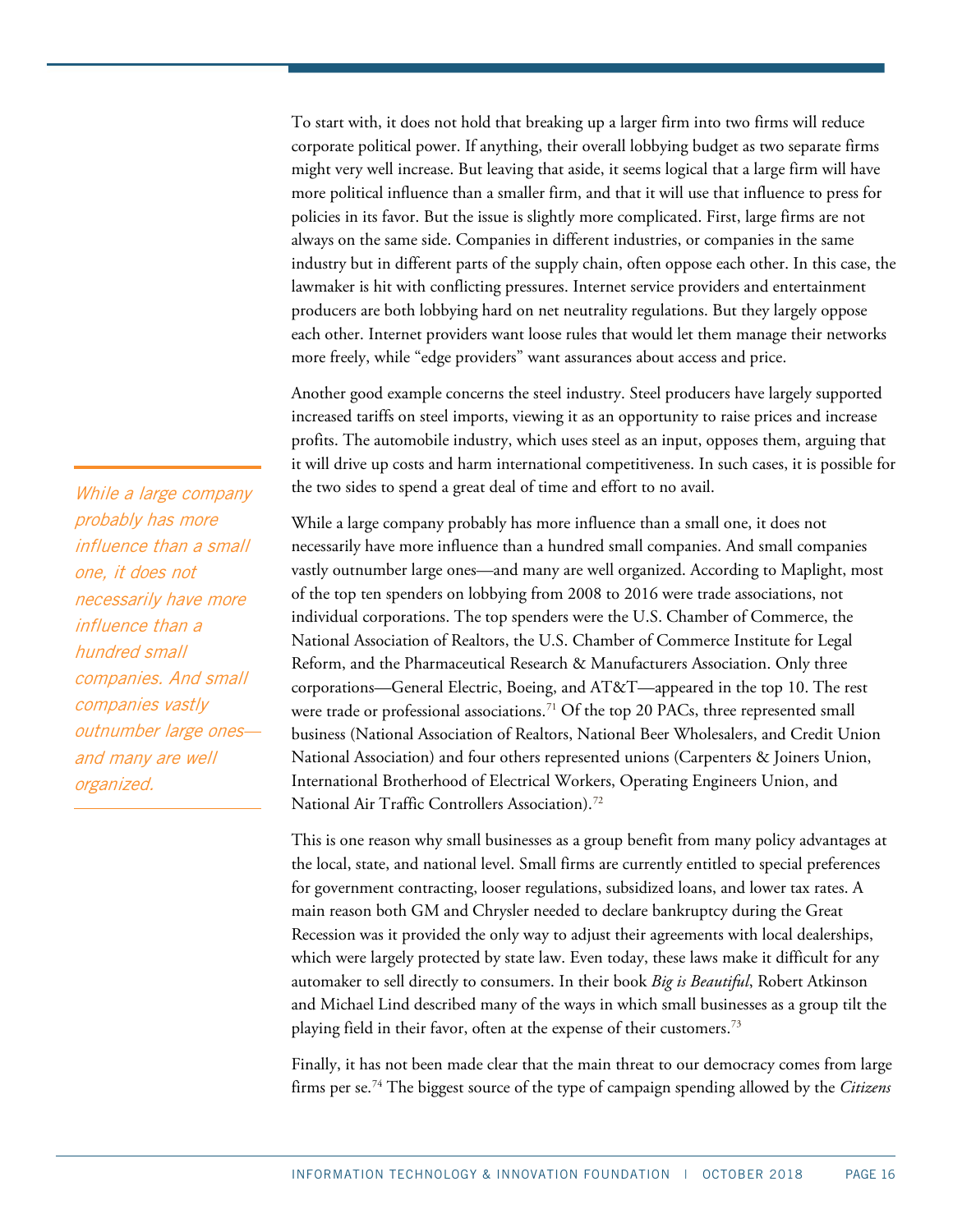*United* decision have been rich individuals, not corporations. By the end of September 2016, the top 50 "megadonors" and their relatives gave 37 percent of all the money that went into super political action committees (PACs).<sup>[75](#page-26-18)</sup>

Nonetheless, there are many problems with our political system, and the concentration of power is undoubtedly one of them. Its biggest effect may be that it produces a stalemate between vested interests that prevents Congress and the administration from implementing reasonable compromises to our most pressing problems, not in producing legislation that clearly benefits one side over another. But, again, antitrust is a poor remedy. A recent paper by Carl Shapiro begins with the statement that the corrupting power of money in politics is "perhaps the gravest threat to democracy in America."<sup>[76](#page-26-19)</sup> But he opposes sacrificing the consumer welfare standard to deal with it:

Nor can antitrust be the primary policy for dealing with the corruption of our political system and the excessive political power of large corporations; that huge problem is better addressed by campaign finance reform, a betterinformed citizenry, stronger protections for voting rights, and far tougher laws to combat corruption. Trying to use antitrust to solve problems outside the sphere of competition will not work and could well backfire.<sup>[77](#page-26-20)</sup>

### **WHERE POLICY SHOULD NOT INTERFERE WITH LEGITIMATE COMPETITION**

In two main areas, neo-Brandeisians seek to attain goals that would demonstrably reduce living standards. The harms they complain of, particularly lost jobs from increased efficiency and reduced market share or even bankruptcy by business competitors, are the inevitable outcomes of the creative destruction that allows better products, better processes, and better value to displace the status quo no matter how uncomfortable it may be for those affected. This process has resulted in steady improvements to living standards. Sheltering firms and workers from this process, rather than increasing support for workers negatively affected, would reduce living standards for all Americans.

#### **Protecting Businesses From Competitors**

Aside from their concerns about bigness, neo-Brandeisians seem to have a romantic attachment to small businesses. Carl Bogus, in discussing the 228 companies the United States Steel Corporation purchased while Woodrow Wilson was president, laments:

Those companies had previously been located in 127 cities and towns. They had been important not only to the local economies but also to the social and cultural fabric of their communities. Their top executives … understood that the prosperity of their companies was tied to the well-being of their communities, and they often acted as city fathers urging elected officials to do the right thing. When local firms were ripped from their roots and headquartered somewhere else, communities were impoverished[.78](#page-26-21)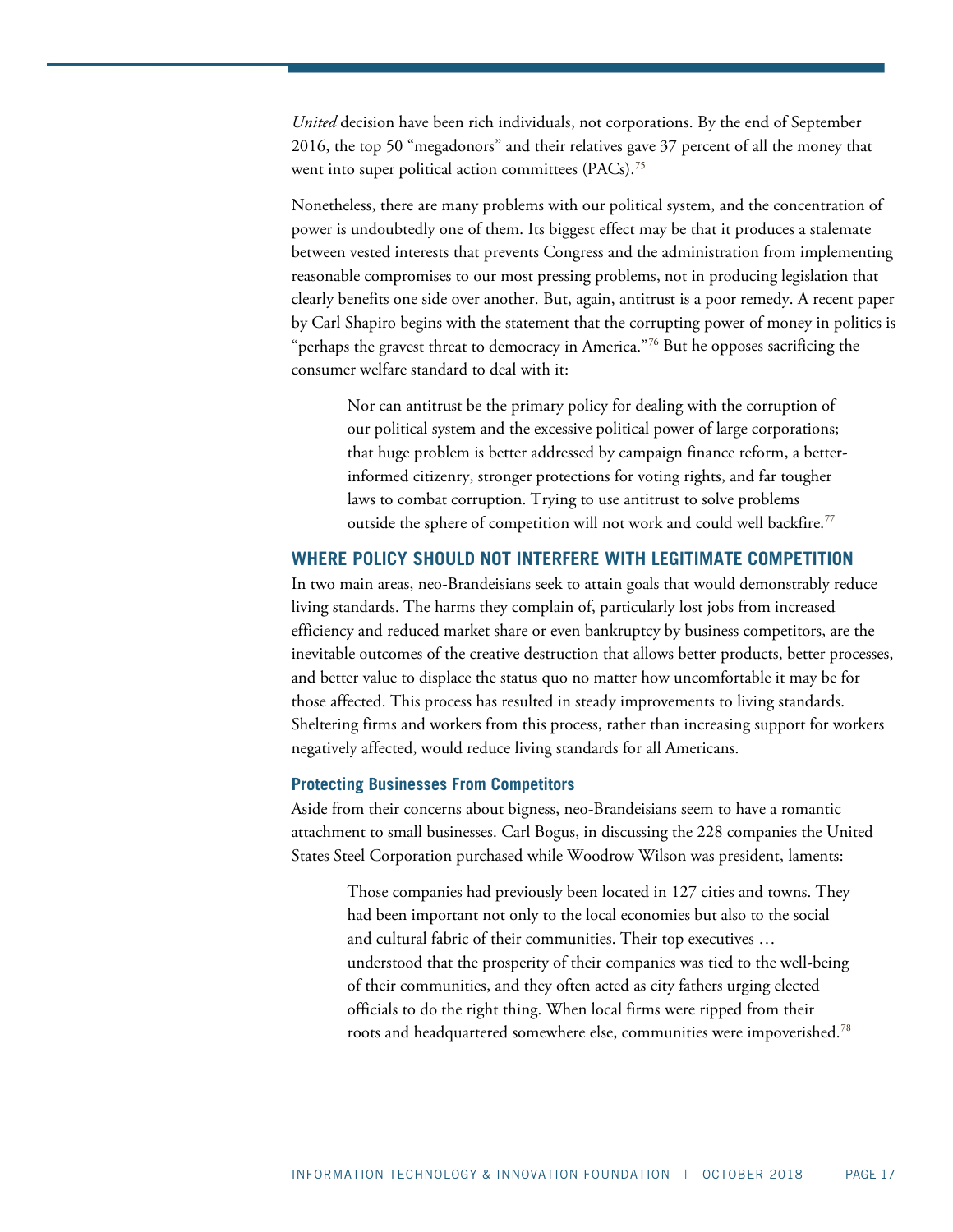Brandeis shared this belief. He wrote that "[p]ractically every trust created has destroyed the financial independence of some communities."[79](#page-26-22) As Supreme Court Justice William O. Douglas put it:

[T]here is the effect on the community when independents are swallowed up by the trusts and entrepreneurs become employees of absentee owners. Then there is a serious loss in citizenship. Local leadership is diluted. He who was a leader in the village becomes dependent on outsiders for his action and policy. Clerks responsible to a superior in a distant place take the place of resident proprietors beholden to no one. These are the prices which the nation pays for the almost ceaseless growth in bigness on the part of industry. [80](#page-27-0)

But this sentiment is largely misguided. It is true that the ability to start and own your own business is foundational to the American ethos. But the purpose of antitrust laws, and economic policy in general, should not be to protect small companies from legitimate competition. There is no reason to favor small producers over individual consumers, especially when the latter are far more numerous. Nor does the decline of some small firms represent a failure of competition. Rather, the instance of a large firm charging lower prices or offering a superior product, even if it gains a dominant market position, should be seen as the result of competition rather than a failure of the competitive process.  $81$ 

Some, like Herbert Hovencamp, argue that Congress's chief concern in writing some of the original laws was to protect small business "even though the result of such protection would be lower total output and higher consumer prices."<sup>[82](#page-27-2)</sup> But others supported antitrust legislation to ensure fairer competition, not to prevent the inevitable industry consolidation that industrialization made possible and even required. In 1905, "trust-buster" Teddy Roosevelt told Congress, "I am in no sense hostile to corporations. This is an age of combination, and any effort to prevent combination will not only be useless, but in the end, vicious…"[83](#page-27-3)

Moreover, society and the economy have changed dramatically since then. The beauty of those original laws is they allowed antitrust policy to evolve to fit the modern day. If voters ever want to return to more localized control and lower living standards, it should be the result of Congressional legislation that reflects the will of the majority, not the regulatory actions of a few people with an old theory.

#### **Protecting Workers From Layoffs**

Neo-Brandeisians frequently claim mergers and increased concentration lead to job loss as companies get more productive. Some extend this concern by arguing that mergers resulting in layoffs should be rejected.

For example, Marshall Steinbaum and colleagues bemoan the fact that firms sometimes cut workers when they merge: "In 2009, pharmaceutical giant Pfizer acquired Wyeth and announced it would cut 20,000 jobs worldwide; after combining in 2015, Kraft-Heinz

The purpose of antitrust laws, or economic policy in general, should not be to protect small companies from legitimate competition. There is no reason to favor small producers over individual consumers, especially when the latter are far more numerous.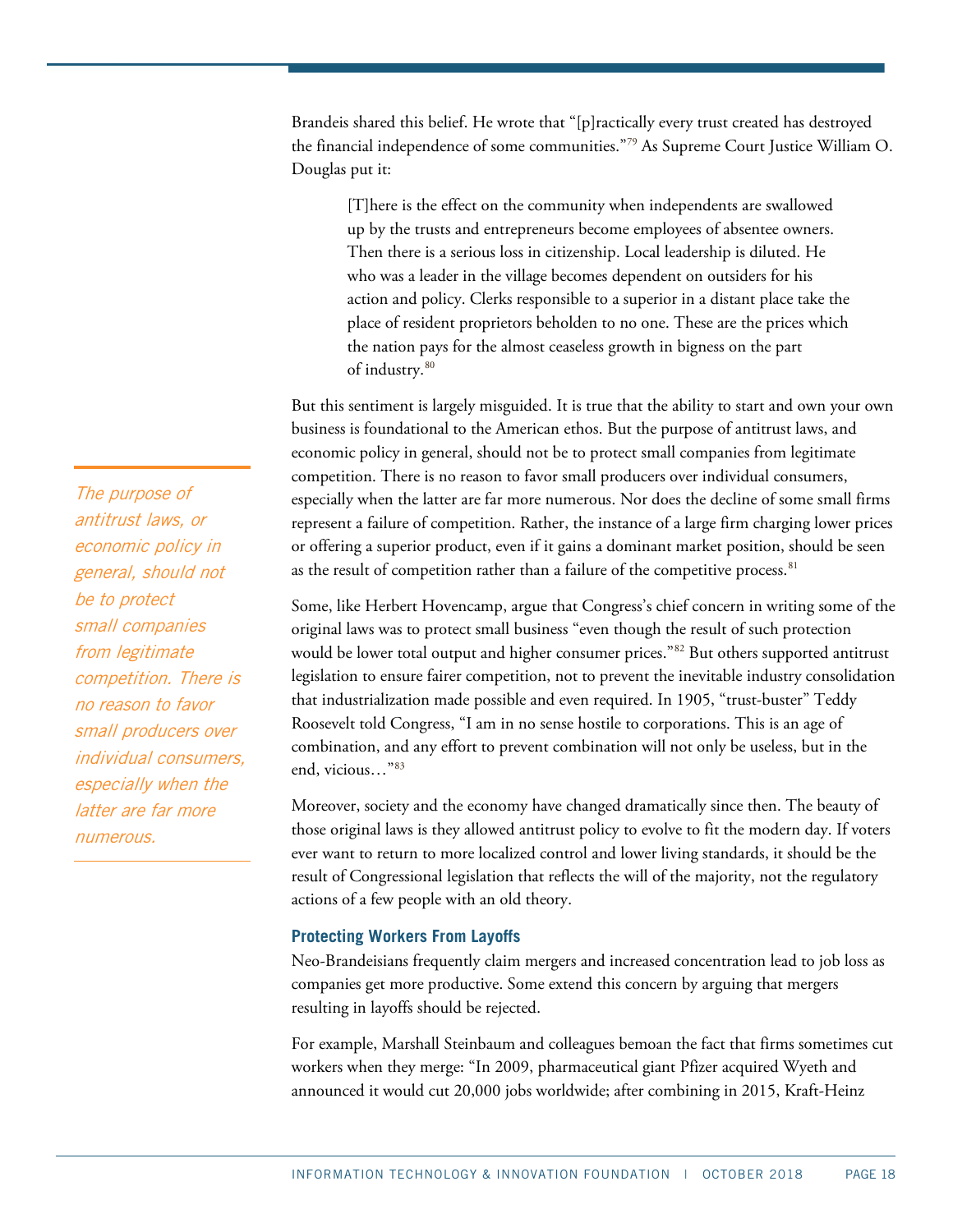announced plans to cut 5 percent of its workforce; most recently, rumors swirled about cuts to Whole Foods's workforce following its sale to Amazon."[84](#page-27-4)

Job losses like these should not be surprising. Considerable research has found that many mergers allow firms to eliminate redundancies, gain greater economies of scale, and improve efficiencies. For example, a report by the U.S. Bureau of Labor Statistics noted: "Mergers are found to have a positive impact upon TFP [total factor productivity] growth, accounting for 0.36 percentage points of total factor productivity growth between census years."[85](#page-27-5)

Although understandable, the worry about job displacement from higher efficiency (as opposed to uncompetitive behavior, poor macroeconomic policy, or overregulation) should not concern us, especially when both unemployment and productivity are so low. The often-forgotten truth is that in the long run, the quantity of jobs is set by factors such as demographics and cultural expectations. The quality of the jobs—particularly how much they pay—is determined by productivity. Inhibiting productivity improvements in order to save jobs in the short term will lower living standards in the long term. Rather than limit productivity-enhancing mergers, we should channel our concern over displaced workers into better income support, training, and reemployment programs<sup>86</sup>.

## **IS MARKET CONCENTRATION HARMING CONSUMERS?**

The neo-Brandeisian case is premised on the presumption that market concentration is both occurring and harming consumers—hence the implication that previous antitrust enforcement has been too lenient. This opinion is increasingly shared, despite a lack of evidence for it. *The New York Times* editorial board declared: "It is increasingly clear that officials have allowed too many mergers."[87](#page-27-7) Likewise, *The Economist* has argued that two-thirds of economic sectors became more concentrated between 1997 and 2012.<sup>[88](#page-27-8)</sup>

But it is not clear that this concentration reflects reality at the place where competition really matters: when a specific customer tries to purchase a specific product. In an excellent review of the evidence, Carl Shapiro believes the evidence is at best mixed, pointing to several reasons.<sup>[89](#page-27-9)</sup> First, the 50-firm ratio used by some analysists, such as the Council of Economic Advisors, gives little indication about the actual amount of concentration. Markets can be very competitive with far fewer than 50 firms. Second, the two-digit industry groupings are too broad, possibly reflecting the movement of successful, efficient firms into related activities rather than a lack of choice for specific products.

Third, calculating revenue shares within a market is usually done on a national basis, yet many of the relevant markets are local. In this respect, consider what would happen if a small town started with four locally owned restaurants. Let us assume two were purchased by national chains, while a third chain set up a new restaurant. The industry as a whole would become more consolidated on the national level, but citizens of the town would enjoy five choices rather than four. This case is instructive. Neo-Brandeisians would lament the change, claiming the town had lost something valuable in the decline of local control. But the movement merely reflects the growing role of large firms in the national economy,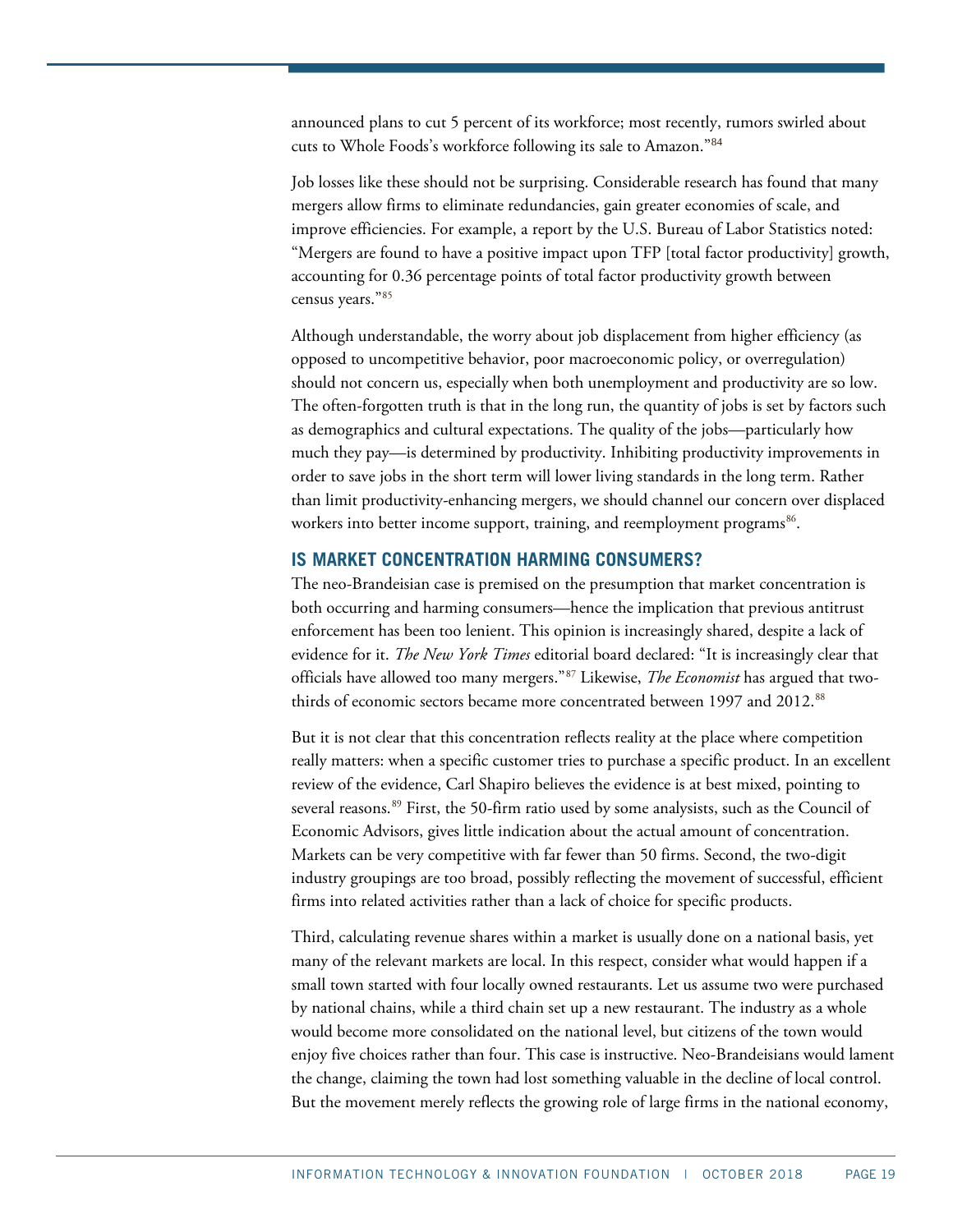telling us little about either the degree of competition where it matters or broader trends in market power.<sup>[90](#page-27-10)</sup> Is this a problem? Not if the general shift from local firms to national firms is the result of national firms providing greater value to their customers, at least from the perspective of competition policy—which is what antitrust should focus on.<sup>[91](#page-27-11)</sup>

Shapiro also points out that data used to compute firm-concentration ratios often does not include imports, which have risen in importance over the past few years due to economic growth abroad, declining transportation costs, and trade agreements.<sup>[92](#page-27-12)</sup> He concludes that the economic data used by studies showing markets have become more concentrated do demonstrate that larger firms have systematically gained business relative to smaller ones. While he admits this reflects worrisome increases in concentration in some markets, he asserts that the data does not allow one to measure concentration in the relevant antitrust markets.<sup>[93](#page-27-13)</sup> When looking at the actual increases in concentration the data shows, Shapiro's conclusion is:

So far as I can determine, the bulk of what has been written in the popular press simply *assumes* that an increase in concentration indicates a decline in competition—even if the resulting level of the four-firm concentration index is only 30% or 40%, meaning that quite a few firms continue to compete. $94$ 

This assumption is likely to be false in many cases. The increase in concentration is often the result of competition in which more productive firms that utilize more investment and innovation pull away from the crowd. It is also likely because moving from a local economy to an international one involves economies of scale, but also requires the investment of more capital. Finally, the growth of Internet companies is clearly driven by the presence of network effects.<sup>[95](#page-27-15)</sup> All these factors allow larger firms to deliver more value to consumers. An informed view of whether concentration in a particular market leads to higher prices or less innovation therefore requires a detailed examination of the market itself.

Elaine Tan, in a study of the share of the economy held by large firms in the United States from 1931 to 2000, found, "When big business is defined as the largest 200 or 500 nonfinancial corporations, its share of assets was never as high as it was during World War II, and was declining or stable after the merger wave of the late-1960s."[96](#page-27-16)

Even where concentration increased, the data does not necessarily show a decline in effective competition. In their book *Big is Beautiful,* Robert Atkinson and Michael Lind note that from 2002 to 2012, 59 percent of 792 six-digit-level industries saw an increase in the market share of the four largest firms (the C4 ratio), while the others saw either no increase or a decrease. Even where there was an increase, most were small changes from already very low levels:

[T]he C4 ratio for the administrative and support and waste management and remediation services industry increased 32 percent between 2002 and 2012. But the share held by the largest four firms increased from just 6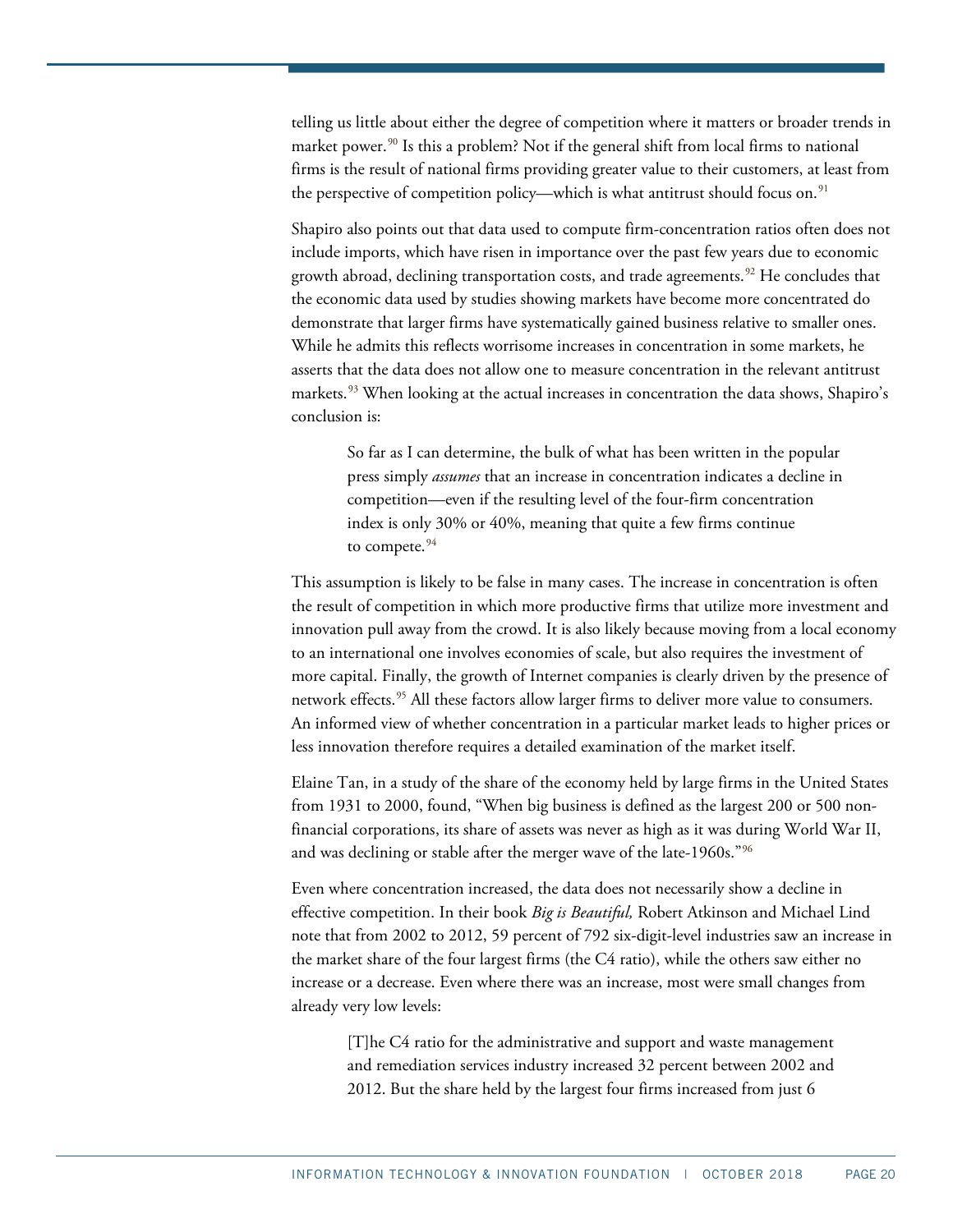percent to 8 percent, hardly evidence of monopoly power. Likewise, retail C4 increased by 23 percent, but from just 11 percent to 14 percent. In fact, the majority of the C4 increases were in industries that were relatively unconcentrated. Just 16 percent of the industries that saw a rise in the C4 ratio had a C4 ratio higher than 40 percent in 2002, and just 19 percent had a C8 ratio of more than 50 percent.<sup>[97](#page-27-17)</sup>

In addition, if concentration were really increasing to the point where market power was rampant, one would expect to see significantly higher corporate profits. However, as Atkinson and Lind show, from 1994 to 2013, profit rates (defined as net income as a share of total receipts) grew almost three times faster for firms with less than \$5 million in revenue than they did for firms with incomes of more than \$50 million.<sup>[98](#page-27-18)</sup> In 2013, net income as a share of receipts was 7.1 percent for corporations with net receipts of less than \$500,000. For corporations with receipts of \$250 million or more, the ratio was just 6.8 percent—hardly evidence of supranormal profits from monopolies. [99](#page-27-19)

## **IS NEO-BRANDEISIANISM WORKABLE?**

Even if all the neo-Brandeisian arguments were valid—which they are not—it is not clear that the broader antitrust standard could be implemented in an intelligent way. There are several problems. One impetus for the rise of the consumer welfare standard was that the concentration on market structure and size resulted in a confusing array of antitrust cases that sometimes seemed to impose economic costs without achieving any larger social gains. In contrast, the consumer welfare standard gives antitrust agencies and the courts a clearer objective for determining whether a merger or practice, such as lowering prices below marginal cost in order to attract more users to one side of a platform, threatens competition.

It is not clear how neo-Brandeisianism should be applied if the interests of workers, incumbent firms, and consumers all matter equally. In his inquiry to followers of Brandeis, Crane also asks how policymakers should choose when the interests of different parties conflict.<sup>100</sup> In at least some cases, courts will have to make decisions that will lead to higher prices or fewer choices in return for protecting incumbent businesses or saving jobs. But how much, and when? Conflicts are inevitable, even between legitimate priorities. But they are likely to be minimized when separate policies pursue separate goals. When one policy is asked to pursue many contradictory goals, confusion is inevitable, and it is unlikely any of the goals will be pursued efficiently.

Even if policymakers could decide on the right priorities, breaking up large companies would be extremely hard to accomplish. Will Rinehart of the American Action Forum points out that breaking up the Internet platforms would require the government to break up both integrated working teams and the underlying technology, something it is ill-suited to do. It would also need to create and enforce a regulatory system that separates the firm from other markets.<sup>[101](#page-27-21)</sup> He points out that the history of government-imposed breakups has been ineffective, imposing significant economic costs without achieving much benefit for

It is not clear how neo-Brandeisianism should be applied if the interests of workers, incumbent firms, and consumers all matter equally.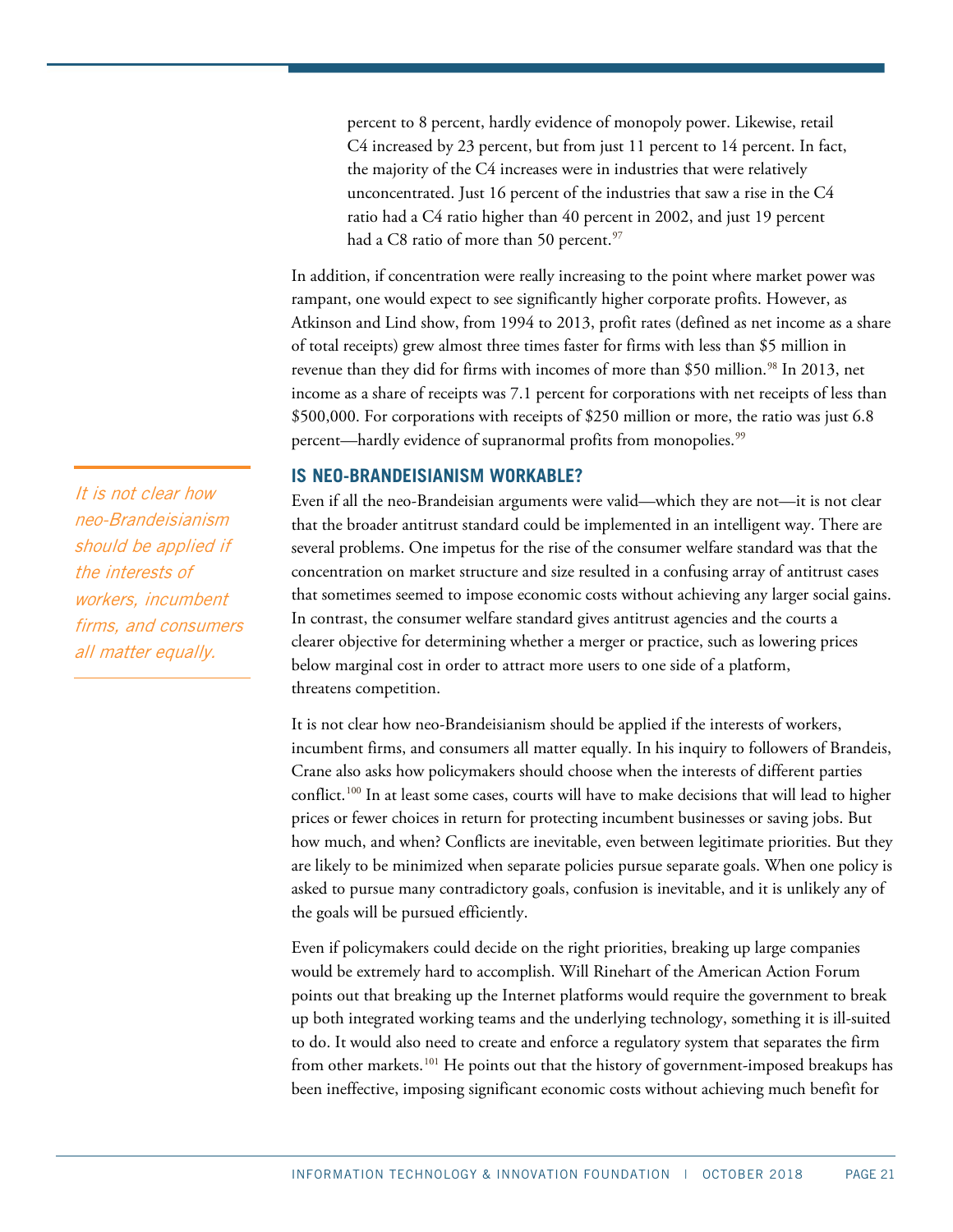consumers or competitors.[102](#page-27-22) A detailed review of the government's attempts to impose structural remedies under the Sherman Act concluded:

[W]ith one exception, the break up [sic] of AT&T in 1984, there is very little evidence that such relief is successful in increasing competition, raising industry output, and reducing prices to consumers. The exception turns out to be a case of overkill because the same results could have been obtained through a simple regulatory rule, obviating the need for vertical divestiture of AT&T.[103](#page-27-23)

Finally, a significant shift toward the principles advocated by Brandeis would bring a dramatic increase in government power. The nation's founders, and even Brandeis, were also deeply worried about this. Yet some current followers of Brandeis seem to welcome an increase in government power. But that power might not be used to further social welfare. A number of experts worry that regulatory capture will result in additional government powers being coopted by big business.<sup>[104](#page-27-24)</sup> Plus, additional powers could lead to antitrust being coopted by a president to accomplish political goals, including rewarding friends, punishing enemies, or pushing for certain kinds of speech.

## **WHY COMPLICATE ANTITRUST LAW?**

The consumer welfare standard enjoys broad support among antitrust scholars and practitioners. This is because the standard brings clarity to a field that lacked it, and has done at least a reasonably effective job of protecting market competition, especially when markets are properly defined and economic efficiency is properly valued. A number of experts argue for stronger enforcement, especially against mergers. But even they agree that consumer welfare, broadly defined, should remain the focus of debate.

In contrast, the neo-Brandeisian attack against bigness in all its forms would launch government on an ill-defined mission to shape markets to its liking. The result would be a greater shift in antitrust enforcement whenever a new administration assumes power. This would invite more uncertainty and greater partisanship at a time when the nation clearly needs less of each.

This report has also made the case that, to the extent other national priorities clash with the consumer protection standard, other, more focused policies should deal with them. Congress has several tools, should it choose to use them, to deal with the decline in small business formation, the rise in income inequality, regional decline, wage stagnation, privacy concerns, and political reform. In contrast, antitrust enforcement is incapable of fixing these issues—and the neo-Brandeisian vision fails to tackle these ills directly. Instead, it seeks to return the country to a time when Main Street, and small-scale plutocrats, ruled daily life. When the business leaders of a town did not need to worry about national—let alone international—competitors. When consumers could not bypass those entrenched interests who controlled the local economy by ordering from national powers such as Sears & Roebuck, Macy's, or Amazon.

It is difficult enough to ask regulators to worry about the direct effects of a merger or competitive strategy. Asking them to also account for a myriad of indirect effects with no particular ranking as to importance invites chaos.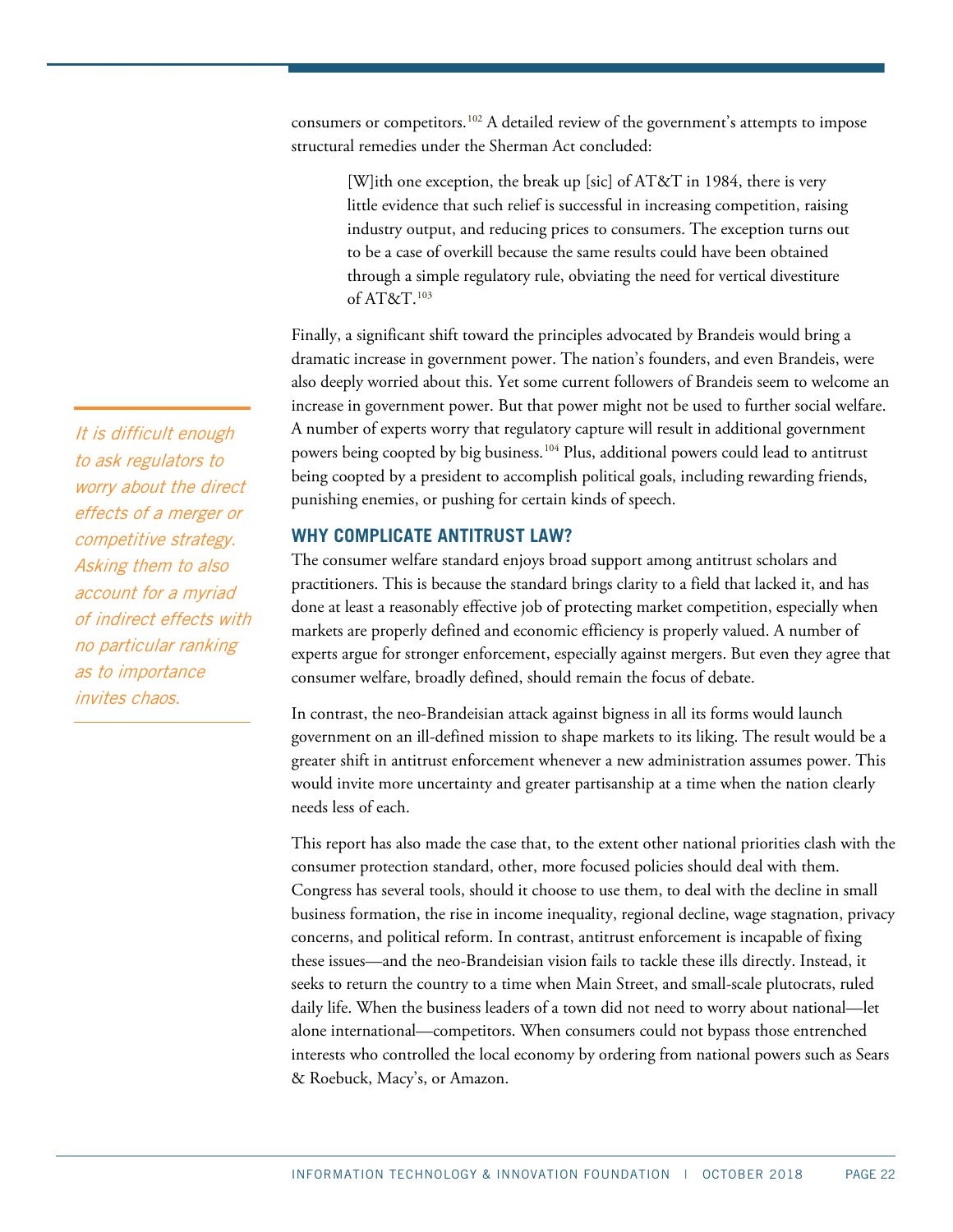Perhaps America would be better off returning to a smaller, more local world ruled by local merchants. The link between living standards and happiness is at least ambiguous. However, doing so would certainly mean a decline in national income and wages, which in turn would make it more difficult to raise the capital needed to come up with new advancements in health care, information technology, and science. The issue is probably moot because, although history may repeat itself, it does not operate in reverse. Such a dramatic change would have serious repercussions for the Earth's ability to sustain growing populations, America's leadership of the free world, and individual freedom altogether. Any attempt to even try should be the product of Congress, backed by the informed desires of American voters.

It is difficult enough to ask regulators to worry about the direct effects of a merger or competitive strategy. Asking them to also account for a myriad of indirect effects with no particular ranking as to importance invites chaos. We are much better off sticking with the experience of 40 years than returning to the distant past.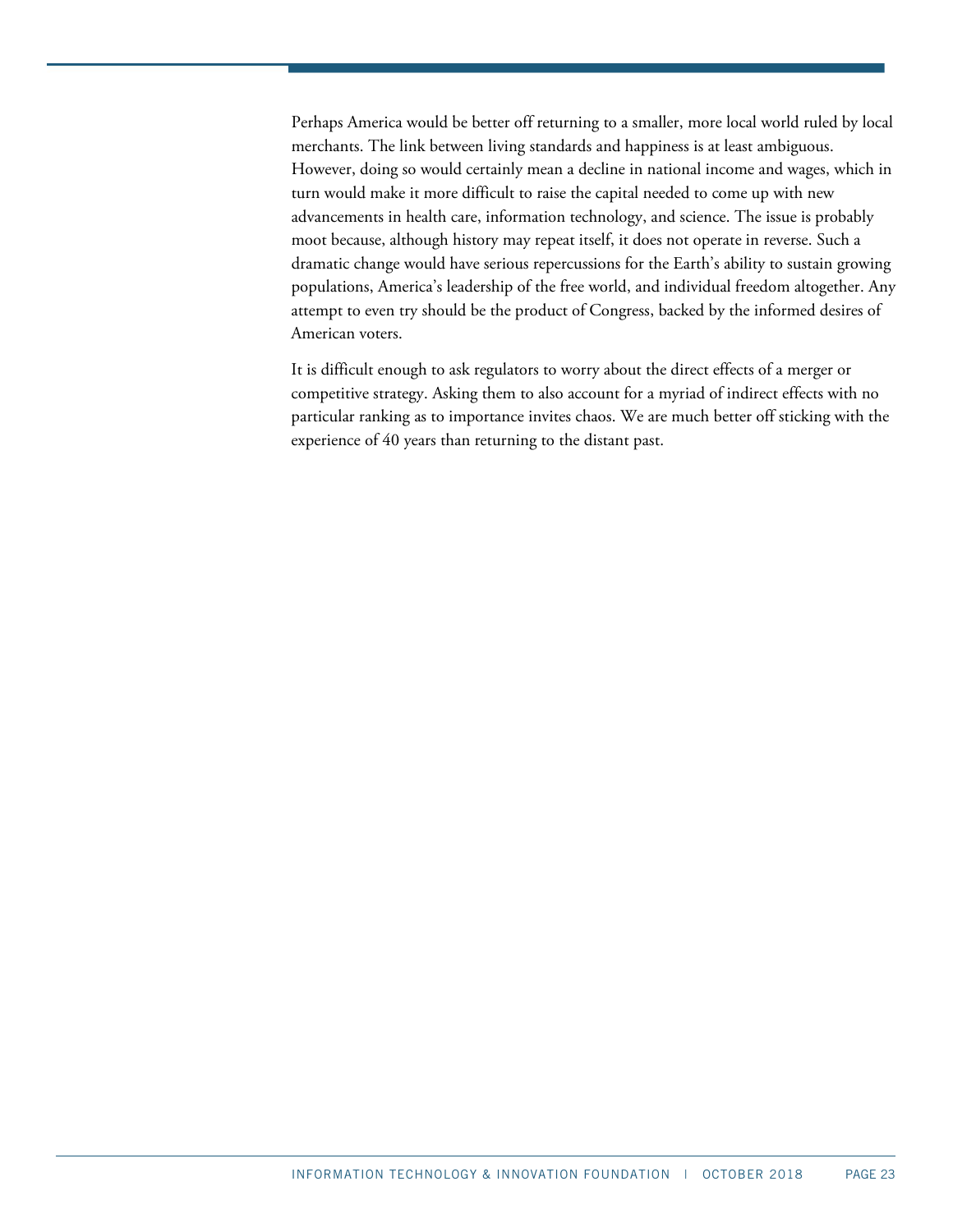## **ENDNOTES**

- <span id="page-23-0"></span>1. Robert D. Hershey, Jr. "Alfred E. Kahn Dies at 93; Prime Mover of Airline Deregulation," *The New York Times,* December 28, 2010[, https://www.nytimes.com/2010/12/29/business/29kahn.html.](https://www.nytimes.com/2010/12/29/business/29kahn.html)
- <span id="page-23-1"></span>2. Robert Bork, *The Antitrust Paradox: A Policy at War with Itself,* (Basic Books, 1978).
- <span id="page-23-2"></span>3. Thomas K. McCraw, *Prophets of Regulation: Charles Francis Adams, Louis D. Brandeis, James M. Landis, Alfred E. Kahn* (New York: Belknap Press, 1984).
- <span id="page-23-3"></span>4. Robert D. Atkinson and Michael Lind, *Big is Beautiful,* (Cambridge: MIT Press, 2018).
- <span id="page-23-4"></span>5. U.S Department of Justice and the Federal Trade Commission, *Horizontal Merger Guidelines*, August 19, 2010, 2[, https://www.ftc.gov/sites/default/files/attachments/merger-review/100819hmg.pdf.](https://www.ftc.gov/sites/default/files/attachments/merger-review/100819hmg.pdf)
- <span id="page-23-5"></span>6. Bork, *The Antitrust Paradox: A Policy at War with Itself*, 110-12.
- <span id="page-23-6"></span>7. Jonathan M. Jacobson, "Another Take on the Relevant Welfare Standard for Antitrust," *The Antitrust Source,* August 2017, [https://www.americanbar.org/content/dam/aba/publishing/antitrust\\_source/aug15\\_jacobson\\_7\\_21f.auth](https://www.americanbar.org/content/dam/aba/publishing/antitrust_source/aug15_jacobson_7_21f.authcheckdam.pdf) [checkdam.pdf.](https://www.americanbar.org/content/dam/aba/publishing/antitrust_source/aug15_jacobson_7_21f.authcheckdam.pdf)
- <span id="page-23-7"></span>8. Herbert Hovenkamp, "Is Antitrust's Consumer Welfare Standard Imperiled?" (University of Pennsylvania, Institute for Law & Economics Research Paper 18-15, August 29, 2018), [https://papers.ssrn.com/sol3/Delivery.cfm/SSRN\\_ID3240271\\_code23858.pdf?abstractid=3197329&mir](https://papers.ssrn.com/sol3/Delivery.cfm/SSRN_ID3240271_code23858.pdf?abstractid=3197329&mirid=1)  $id=1$ .
- <span id="page-23-8"></span>9. Testimony of Diana Moss Before the United States Senate Committee on the Judiciary, Subcommittee on Antitrust, Competition and Consumer Rights, Hearing on: The Consumer Welfare Standard in Antitrust: Outdated or a Harbor in a Sea of Doubt?, December 13, 2017, 6, [https://www.judiciary.senate.gov/download/12-13-17-moss-testimony.](https://www.judiciary.senate.gov/download/12-13-17-moss-testimony)
- <span id="page-23-9"></span>10. Alden F. Abbott, "Antitrust and the Winner-Take -All Economy," (Heritage Foundation, January 23, 2018), 3[, https://www.heritage.org/sites/default/files/2018-01/LM-224.pdf.](https://www.heritage.org/sites/default/files/2018-01/LM-224.pdf)
- <span id="page-23-10"></span>11. Daniel A. Crane, "Four Questions for the Neo-Brandeisians," *Antitrust Chronicle*, April 2018, 2, [https://www.competitionpolicyinternational.com/wp-content/uploads/.../CPI-Crane.pdf.](https://www.competitionpolicyinternational.com/wp-content/uploads/.../CPI-Crane.pdf)
- <span id="page-23-11"></span>12. Theo Francis and Ryan Knutson, "Wave of Megadeals Tests Antitrust Limits in U.S.," *Wall Street Journal,* October 18, 2015[, https://www.wsj.com/articles/wave-of-megadeals-tests-antitrust-limits-in-u-s-](https://www.wsj.com/articles/wave-of-megadeals-tests-antitrust-limits-in-u-s-1445213306)[1445213306.](https://www.wsj.com/articles/wave-of-megadeals-tests-antitrust-limits-in-u-s-1445213306)
- <span id="page-23-12"></span>13. "Too Much of a Good Thing," *The Economist*, March 26, 2016, [https://www.economist.com/briefing/2016/03/26/too-much-of-a-good-thing.](https://www.economist.com/briefing/2016/03/26/too-much-of-a-good-thing)
- <span id="page-23-13"></span>14. David Leonhardt, "Save Barnes and Noble!", *The New York Times,* May 6, 2018, [https://www.nytimes.com/2018/05/06/opinion/save-barnes-noble.html.](https://www.nytimes.com/2018/05/06/opinion/save-barnes-noble.html)
- <span id="page-23-14"></span>15. Lina M. Khan, "Amazon's Antitrust Paradox," *Yale Law Journal*, vol. 126 (2017), 743 (footnotes omitted).
- <span id="page-23-15"></span>16. Marshall Steinbaum, "The Consumer Welfare Standard is an Outdated Holdover From a Discredited Economic Theory," (Roosevelt Institute, Next New Deal blog, December 11, 2017), [http://rooseveltinstitute.org/consumer-welfare-standard-outdated-holdover-discredited-economic](http://rooseveltinstitute.org/consumer-welfare-standard-outdated-holdover-discredited-economic-theory/)[theory/.](http://rooseveltinstitute.org/consumer-welfare-standard-outdated-holdover-discredited-economic-theory/)
- <span id="page-23-16"></span>17. Brian Beutler, "How Democrats Can Wage War on Monopolies—and Win," *The New Republic,*  September 16, 2017, [https://newrepublic.com/article/144675/democrats-elizabeth-warren-can-wage-war](https://newrepublic.com/article/144675/democrats-elizabeth-warren-can-wage-war-monopolies-and-win)[monopolies-and-win.](https://newrepublic.com/article/144675/democrats-elizabeth-warren-can-wage-war-monopolies-and-win)
- <span id="page-23-17"></span>18. Tim Wu, "After Consumer Welfare, Now What? The 'Protection of Competition' Standard in Practice," *CPI Antitrust Chronicle,* April, 2018[, https://www.competitionpolicyinternational.com/wp](https://www.competitionpolicyinternational.com/wp-content/uploads/2018/04/CPI-Wu.pdf)[content/uploads/2018/04/CPI-Wu.pdf.](https://www.competitionpolicyinternational.com/wp-content/uploads/2018/04/CPI-Wu.pdf)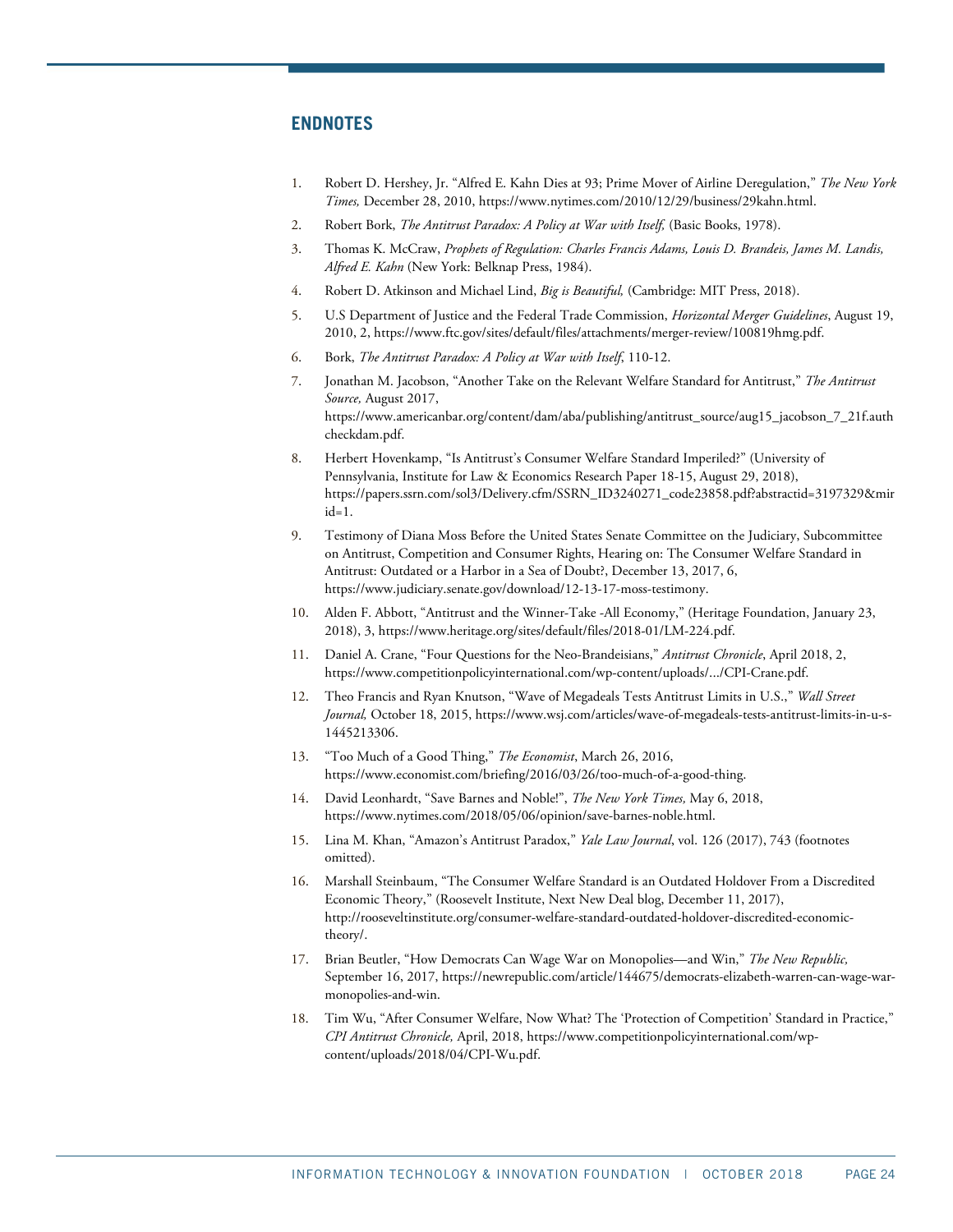- <span id="page-24-0"></span>19. Quoted in Robert Levine, "Antitrust Law Never Envisioned Massive Tech Companies Like Google," *Boston Globe,* June 13, 2018[, https://www.bostonglobe.com/ideas/2018/06/13/google-hugely-powerful](https://www.bostonglobe.com/ideas/2018/06/13/google-hugely-powerful-antitrust-law-job/E1eqrlQ01g11DRM8I9FxwO/story.html)[antitrust-law-job/E1eqrlQ01g11DRM8I9FxwO/story.html.](https://www.bostonglobe.com/ideas/2018/06/13/google-hugely-powerful-antitrust-law-job/E1eqrlQ01g11DRM8I9FxwO/story.html)
- <span id="page-24-1"></span>20. Testimony of Barry Lynn Before the United States Senate Committee on the Judiciary, Subcommittee on Antitrust, Competition and Consumer Rights, Hearing on: The Consumer Welfare Standard in Antitrust: Outdated or a Harbor in a Sea of Doubt?, December 13, 2017, 3, [https://www.judiciary.senate.gov/download/12-13-17-lynn-testimony.](https://www.judiciary.senate.gov/download/12-13-17-lynn-testimony)
- <span id="page-24-2"></span>21. Carl T. Bogus, "The New Road to Serfdom: The Curse of Bigness and the Failure of Antitrust," *University of Michigan Journal of Law Reform,* vol. 49:1, 38, (2015).
- <span id="page-24-3"></span>22. Ibid, 60.
- <span id="page-24-4"></span>23. Ibid, 63, 75.
- <span id="page-24-5"></span>24. McCraw, *Prophets of Regulation: Charles Francis Adams, Louis D. Brandeis, James M. Landis, Alfred E. Kahn,*, 108.
- <span id="page-24-6"></span>25. Louis Brandeis, "Business—A Profession," 1914, first published in *Harper's Weekly,* November 15, 1913, [https://louisville.edu/law/library/special-collections/the-louis-d.-brandeis-collection/business-a](https://louisville.edu/law/library/special-collections/the-louis-d.-brandeis-collection/business-a-profession-chapter-15)[profession-chapter-15.](https://louisville.edu/law/library/special-collections/the-louis-d.-brandeis-collection/business-a-profession-chapter-15)
- <span id="page-24-7"></span>26. Robert D. Atkinson, "How to Reform Worker-Training and Adjustment Policies for an Era of Technological Change," (Information Technology and Innovation Foundation, February 2018), [https://itif.org/publications/2018/02/20/technological-innovation-employment-and-workforce](https://itif.org/publications/2018/02/20/technological-innovation-employment-and-workforce-adjustment-policies)[adjustment-policies.](https://itif.org/publications/2018/02/20/technological-innovation-employment-and-workforce-adjustment-policies)
- <span id="page-24-9"></span><span id="page-24-8"></span>27. Khan, "Amazon's Antitrust Paradox."
- 28. Marshall Steinbaum, Eric Harris Bernstein, and John Sturm, "Powerless: How Lax Antitrust and Concentrated Market Power Rig the Economy Against American Workers, Consumers, and Communities," (Roosevelt Institute, February 2018), 42[, http://rooseveltinstitute.org/wp](http://rooseveltinstitute.org/wp-content/uploads/2018/03/Powerless.pdf)[content/uploads/2018/03/Powerless.pdf.](http://rooseveltinstitute.org/wp-content/uploads/2018/03/Powerless.pdf)
- <span id="page-24-10"></span>29. Jose Azar, Ioana Marinescu, and Marshall I. Steinbaum, "Labor Market Concentration," (National Bureau of Economic Research Working Paper 24147, December 2017, [http://www.nber.org/papers/w24147.](http://www.nber.org/papers/w24147)
- <span id="page-24-11"></span>30. Bogus, "The New Road to Serfdom: The Curse of Bigness and the Failure of Antitrust," 10.
- <span id="page-24-12"></span>31. American Antitrust Institute, "A National Competition Policy: Unpacking the Problem of Declining Competition and Setting Priorities Moving Forward," Policy Statement, September 28, 2016, 8, [http://www.antitrustinstitute.org/sites/default/files/AAINatlCompPolicy.pdf.](http://www.antitrustinstitute.org/sites/default/files/AAINatlCompPolicy.pdf)
- <span id="page-24-13"></span>32. Herbert Hovenkamp and Carl Shapiro, "Horizonal Mergers, Market Structure, and Burdens of Proof," *Yale Law Journal,* vol. 127, (2018), 2000-01.
- <span id="page-24-14"></span>33. Department of Justice, "Justice Department Requires Six High Tech Companies to Stop Entering into Anticompetitive Employee Solicitation Agreements" Press release, September 24, 2010, [https://www.justice.gov/opa/pr/justice-department-requires-six-high-tech-companies-stop-entering](https://www.justice.gov/opa/pr/justice-department-requires-six-high-tech-companies-stop-entering-anticompetitive-employee)[anticompetitive-employee.](https://www.justice.gov/opa/pr/justice-department-requires-six-high-tech-companies-stop-entering-anticompetitive-employee)
- <span id="page-24-15"></span>34. Jeff John Roberts, "Tech Workers Will Get Average of \$5,770 Under Final Anti-Poaching Settlement," *Fortune,* September 3, 2015, [http://fortune.com/2015/09/03/koh-anti-poach-order/.](http://fortune.com/2015/09/03/koh-anti-poach-order/)
- <span id="page-24-16"></span>35. Department of Justice, "Justice Department Requires Knorr and Wabtec to Terminate Unlawful Agreements Not to Compete for Employees," Press release, April 3, 2018, [https://www.justice.gov/opa/pr/justice-department-requires-knorr-and-wabtec-terminate-unlawful](https://www.justice.gov/opa/pr/justice-department-requires-knorr-and-wabtec-terminate-unlawful-agreements-not-compete)[agreements-not-compete.](https://www.justice.gov/opa/pr/justice-department-requires-knorr-and-wabtec-terminate-unlawful-agreements-not-compete)
- <span id="page-24-17"></span>36. Department of Justice and the Federal Trade Commission, "Antitrust Guidance for Human Resource Professionals," 4, October, 2016[, https://www.justice.gov/atr/file/903511/download.](https://www.justice.gov/atr/file/903511/download)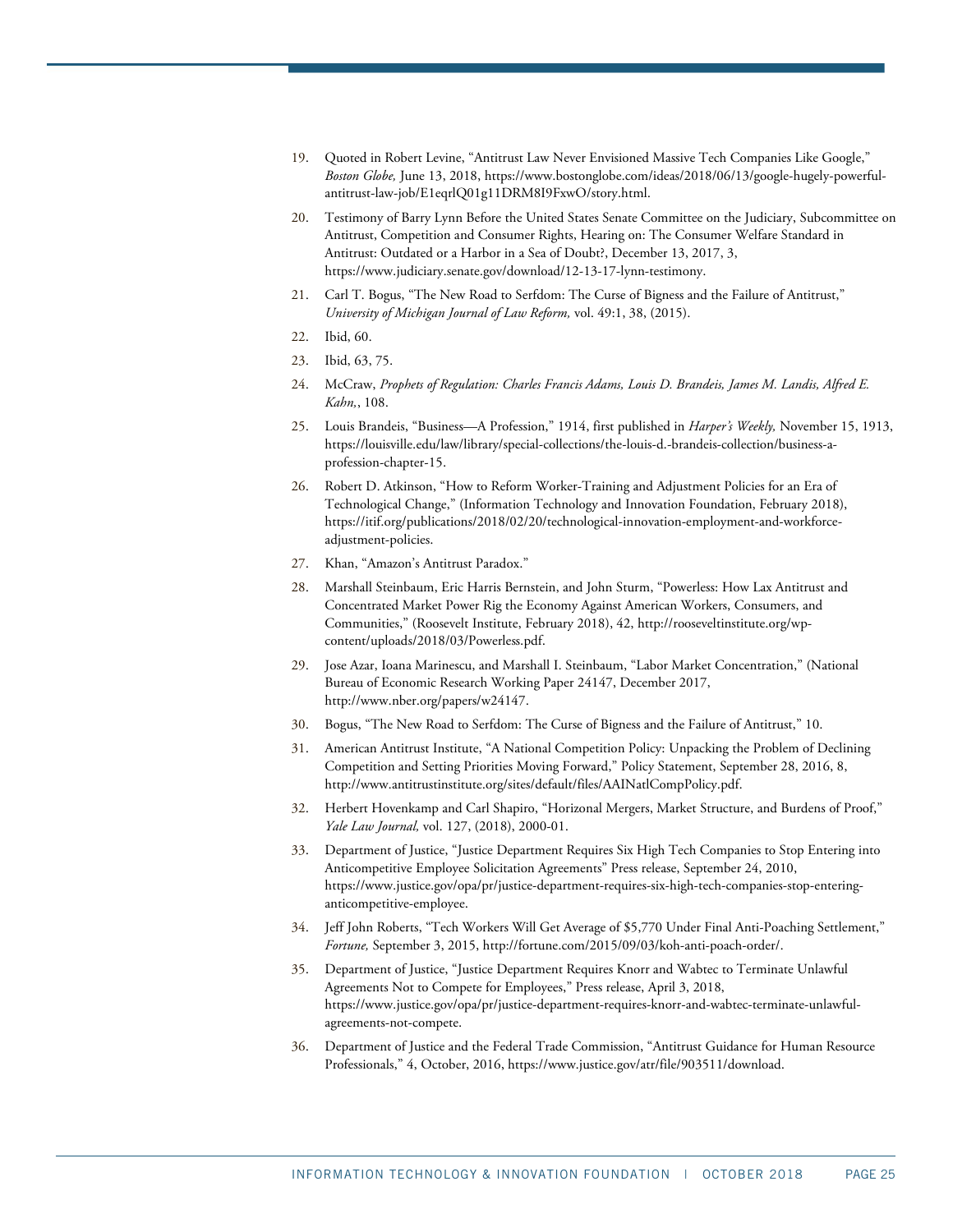- <span id="page-25-0"></span>37. Brittany Shoot, "Several More Restaurants Drop 'No Poach' Contract Clauses Following Threat of Lawsuit," *Fortune*, August 22, 2018[, http://fortune.com/2018/08/22/panera-sonic-applebees-fast-food](http://fortune.com/2018/08/22/panera-sonic-applebees-fast-food-restaurants-drop-no-poach-agreements/)[restaurants-drop-no-poach-agreements/.](http://fortune.com/2018/08/22/panera-sonic-applebees-fast-food-restaurants-drop-no-poach-agreements/)
- <span id="page-25-1"></span>38. Steinbaum et al., "Powerless: How Lax Antitrust and Concentrated Market Power Rig the Economy Against American Workers, Consumers, and Communities."
- <span id="page-25-2"></span>39. Testimony of Carl Shapiro Before the United States Senate Committee on the Judiciary, Subcommittee on Antitrust, Competition and Consumer Rights, Hearing on: The Consumer Welfare Standard in Antitrust: Outdated or a Harbor in a Sea of Doubt?, December 13, 2017, 3, [https://www.judiciary.senate.gov/download/12-13-17-shapiro-testimony.](https://www.judiciary.senate.gov/download/12-13-17-shapiro-testimony)
- <span id="page-25-4"></span><span id="page-25-3"></span>40. U.S Department of Justice and the Federal Trade Commission, *Horizontal Merger Guidelines*, 2.
- 41. Joshua D. Wright, "Antitrust Provides a More Reasonable Regulatory Framework than Net Neutrality," (George Mason Law & Economics Research Paper No. 17-35, August 15, 2017), [https://papers.ssrn.com/sol3/abstractid=3020068.](https://papers.ssrn.com/sol3/abstractid=3020068)
- <span id="page-25-5"></span>42. Remarks of FTC Commissioner Terrell McSweeny, "Understanding Innovation and Its Role in U.S. Merger Review," 18th International Conference on Competition, Berlin, Germany, March 16, 2017, [https://www.ftc.gov/system/files/documents/public\\_statements/1176893/berlin\\_international\\_conferenc](https://www.ftc.gov/system/files/documents/public_statements/1176893/berlin_international_conference_on_competition_final.pdf) [e\\_on\\_competition\\_final.pdf.](https://www.ftc.gov/system/files/documents/public_statements/1176893/berlin_international_conference_on_competition_final.pdf)
- <span id="page-25-6"></span>43. Diana L. Moss, Questions for the Record, Hearing Before the United States Senate Committee on the Judiciary, Subcommittee on Antitrust, Competition and Consumer Rights, *The Consumer Welfare Standard in Antitrust: Outdated or a Harbor in a Sea of Doubt?*, December 15, 2017, [https://www.judiciary.senate.gov/download/moss-responses-to-questions-for-the-record.](https://www.judiciary.senate.gov/download/moss-responses-to-questions-for-the-record)
- <span id="page-25-7"></span>44. U.S Department of Justice and the Federal Trade Commission, *Horizontal Merger Guidelines*, Section 6.4.
- <span id="page-25-8"></span>45. Bogus, "The New Road to Serfdom: The Curse of Bigness and the Failure of Antitrust," 10.
- <span id="page-25-9"></span>46. Steinbaum, et al., "Powerless: How Lax Antitrust and Concentrated Market Power Rig the Economy Against American Workers, Consumers, and Communities," 7-8.
- <span id="page-25-10"></span>47. Anne Marie Knott and Carl Vieregger, "Reconciling the Firm Size and Innovation Puzzle," (Washington, DC: U.S. Census Bureau, Center for Economic Studies, Paper 16-20, March 2016), [https://www2.census.gov/ces/wp/2016/CES-WP-16-20.pdf.](https://www2.census.gov/ces/wp/2016/CES-WP-16-20.pdf)
- <span id="page-25-11"></span>48. Robert D. Atkinson and Michael Lind, *Big is Beautiful,* (Cambridge: MIT Press, 2018).
- <span id="page-25-12"></span>49. William J. Baumol, *The Free-Market Innovation Machine* (Princeton, NJ: Princeton University Press, 2002), 176.
- <span id="page-25-13"></span>50. Phillip Aghion, et al., "Competition and Innovation: An Inverted-U relationship," *Quarterly Journal of Economics,* vol. 120:2 (2005): 701-28[, https://doi.org/10.1093/qje/120.2.701.](https://doi.org/10.1093/qje/120.2.701)
- <span id="page-25-14"></span>51. F.M. Scherer, "Market Structure and the Employment of Scientists and Engineers," *American Economic Review,* vol. 57:3 (1967): 524-531; Toshihiko Mukoyama, "Innovation, Imitation, and Growth with Cumulative Technology*," Journal of Monetary Economics*, vol. 50:2 (2003): 361-380.
- <span id="page-25-15"></span>52. Aamir Rafique Hashmi, "The Inverted-U Relationship Revisited," *Review of Economics and Statistics,* vol. 95:5, (2013), 1653-68[, http://ssrn.com/abstract=2012918.](http://ssrn.com/abstract=2012918)
- <span id="page-25-16"></span>53. Carl Shapiro, "Competition and Innovation: Did Arrow Hit the Bull's Eye?*"* in *The Rate and Direction of Inventive Activity Revisited*, ed. Josh Learner and Scott Stern, (Cambridge: NBER Books, 2012), 372.
- <span id="page-25-17"></span>54. Steinbaum, et al., "Powerless: How Lax Antitrust and Concentrated Market Power Rig the Economy Against American Workers, Consumers, and Communities," 27.
- <span id="page-25-18"></span>55. Bogus, "The New Road to Serfdom: The Curse of Bigness and the Failure of Antitrust," 23.
- <span id="page-25-19"></span>56. Organization for Economic Cooperation and Development, *Health at a Glance*, chart 10.13, [http://dx.doi.org/10.1787/888933605616.](http://dx.doi.org/10.1787/888933605616)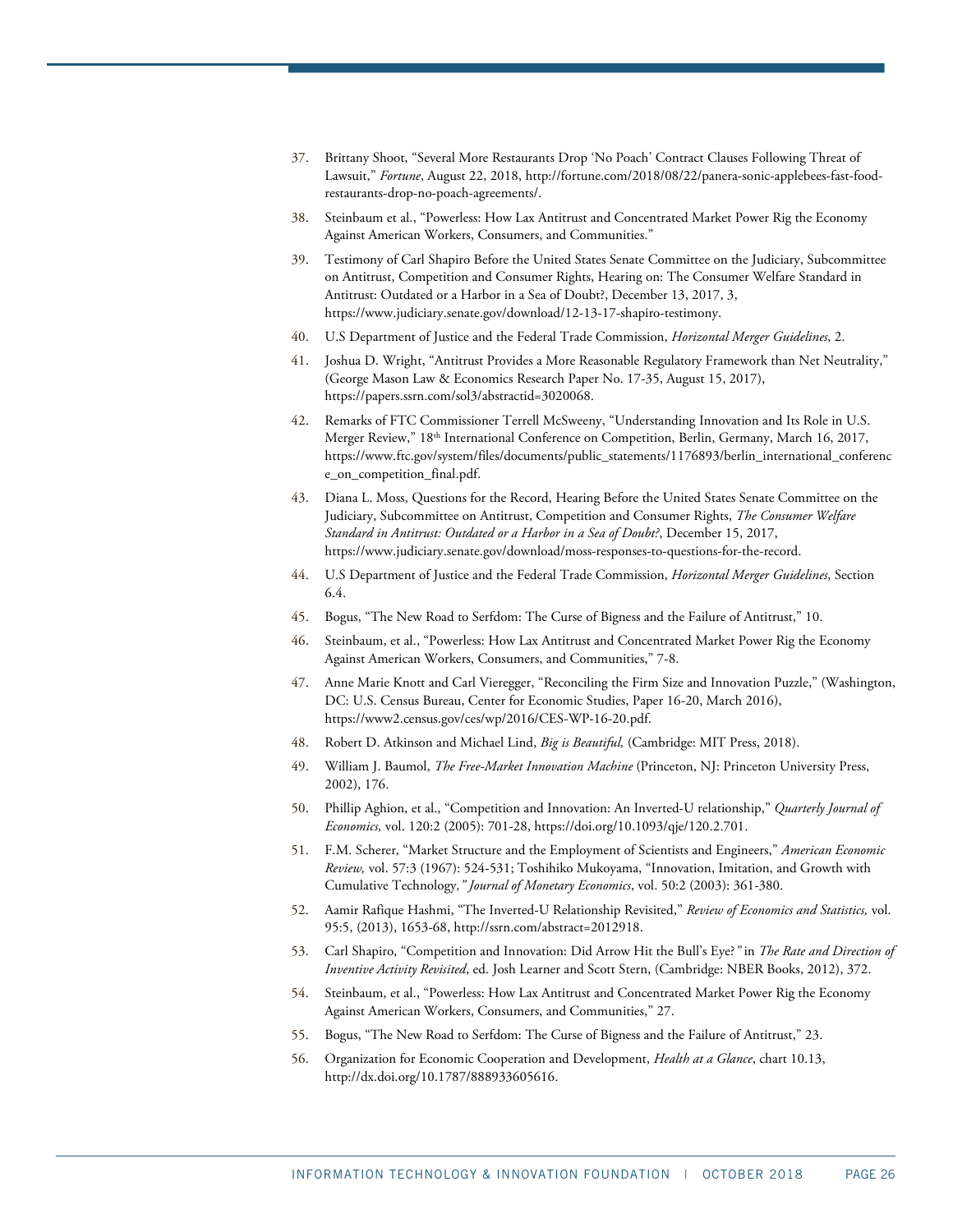- <span id="page-26-0"></span>57. Strategy &, "The 2017 Global Innovation 1000 Study, [https://www.strategyand.pwc.com/innovation1000#GlobalKeyFindingsTabs4.](https://www.strategyand.pwc.com/innovation1000#GlobalKeyFindingsTabs4)
- <span id="page-26-1"></span>58. K. Sabeel Rahman, "Curbing the New Corporate Power," *Boston Review*, May 4, 2015, [http://bostonreview.net/forum/k-sabeel-rahman-curbing-new-corporate-power.](http://bostonreview.net/forum/k-sabeel-rahman-curbing-new-corporate-power)
- <span id="page-26-2"></span>59. David Bollier, "How to Rein in Monopoly-like Network Platforms?," May 7, 2015, [http://www.bollier.org/blog/how-rein-monopo, ly-network-platforms.](http://www.bollier.org/blog/how-rein-monopo,%20ly-network-platforms)
- <span id="page-26-3"></span>60. Maurice E. Stucke and Allen P Grunes, *Big Data and Competition Policy* (New York: Oxford University Press, 2016).
- <span id="page-26-4"></span>61. Christopher Koopman, Matthew Mitchell, and Adam Thierer, "The Sharing Economy: Issues Facing Platforms, Participants, and Regulators," (pubic interest comment submitted to the Sharing Economy Workshop, Federal Trade Commission, May 26, 2015: 2-3), [https://www.mercatus.org/system/files/Koopman-Sharing-Economy-FTC-filing.pdf.](https://www.mercatus.org/system/files/Koopman-Sharing-Economy-FTC-filing.pdf)
- <span id="page-26-5"></span>62. Joe Kennedy, "Why Internet Platforms Don't Need Special Regulation," (Information Technology and Innovation Foundation, January 2016)[, https://itif.org/publications/2016/01/05/why-internet-platforms](https://itif.org/publications/2016/01/05/why-internet-platforms-dont-need-special-regulation)[dont-need-special-regulation.](https://itif.org/publications/2016/01/05/why-internet-platforms-dont-need-special-regulation)
- <span id="page-26-6"></span>63. Stucke and Grunes, *Big Data and Competition Policy*, 7.
- <span id="page-26-7"></span>64. Ibid, 4.
- <span id="page-26-8"></span>65. Ibid, 5-6.
- <span id="page-26-9"></span>66. Ibid, 10.
- <span id="page-26-10"></span>67. Joe Kennedy, "The Myth of Data Monopoly: Why Antitrust Concerns About Data are Overblown," (Information Technology and Innovation Foundation, March 2017), [https://itif.org/publications/2017/03/06/myth-data-monopoly-why-antitrust-concerns-about-data-are](https://itif.org/publications/2017/03/06/myth-data-monopoly-why-antitrust-concerns-about-data-are-overblown)[overblown.](https://itif.org/publications/2017/03/06/myth-data-monopoly-why-antitrust-concerns-about-data-are-overblown)
- <span id="page-26-11"></span>68. Anja Lambrecht and Catherine E. Tucker, Can Big Data Protect a Firm From Competition?" *Antitrust Chronical,* vol. 1:12 (January 2017).
- <span id="page-26-12"></span>69. Alex Shephard, "How Amazon is Changing the Whole Concept of Monopoly," *New Republic*, June 29, 2017[, https://newrepublic.com/article/143376/amazon-changing-whole-concept-monopoly.](https://newrepublic.com/article/143376/amazon-changing-whole-concept-monopoly)
- <span id="page-26-13"></span>70. Steinbaum, et al., "Powerless: How Lax Antitrust and Concentrated Market Power Rig the Economy Against American Workers, Consumers, and Communities," 46.
- <span id="page-26-14"></span>71. Maplight.org, "Lobbying: Top Spenders,[" http://maplight.org/us-congress/lobbying](http://maplight.org/us-congress/lobbying) (accessed September 21, 2018).
- <span id="page-26-15"></span>72. Open Secrets, Top 20 PAC Contributions to Candidates, 2017-2018, [https://www.opensecrets.org/pacs/toppacs.php.](https://www.opensecrets.org/pacs/toppacs.php) (accessed September 21, 2018).
- <span id="page-26-16"></span>73. Atkinson and Lind, *Big is Beautiful,* 221-39.
- <span id="page-26-17"></span>74. Ibid.
- <span id="page-26-18"></span>75. Anu Narayanswamy, Aaron Williams, and Matea Gold, "Meet the Wealthy Donors Who are Pouring Millions into the 2016 Elections," *Washington Post,* November 2, 2016, [https://www.washingtonpost.com/graphics/politics/superpac-donors-2016/.](https://www.washingtonpost.com/graphics/politics/superpac-donors-2016/)
- <span id="page-26-19"></span>76. Shapiro, "Antitrust in a Time of Populism," 3.
- <span id="page-26-20"></span>77. Ibid, 29.
- <span id="page-26-21"></span>78. Bogus, "The New Road to Serfdom: The Curse of Bigness and the Failure of Antitrust," 4-5.
- <span id="page-26-22"></span>79. Louis D. Brandeis, *Other People's Money: And How the Bankers Use It*, (Martino Publishing Company (2009) (1914)), 152.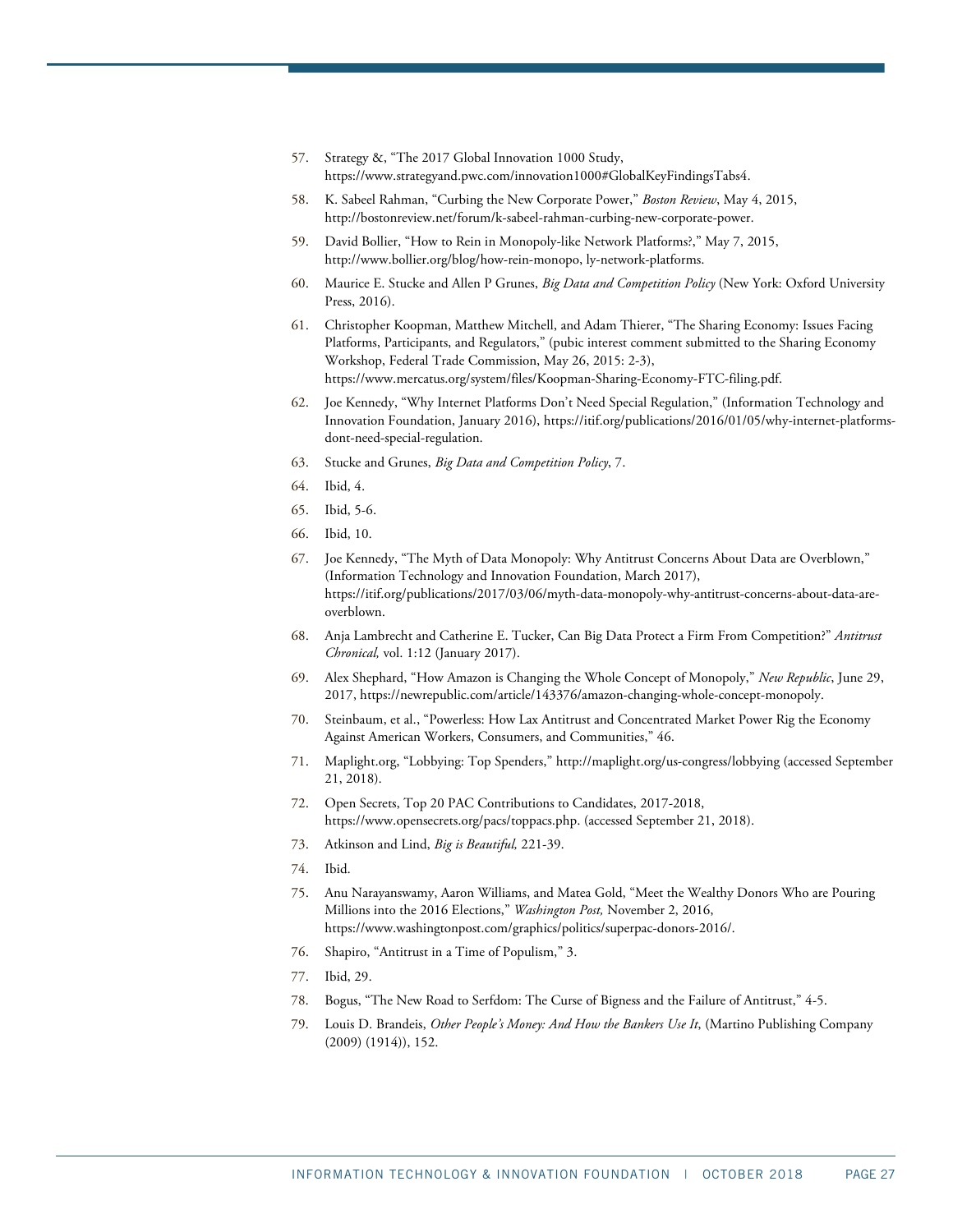- <span id="page-27-0"></span>80. *Standard Oil Co. of California v. United States,* 337 U.S. 293, (1949), (Douglas, J., dissenting) 318-19, [https://supreme.justia.com/cases/federal/us/337/293/.](https://supreme.justia.com/cases/federal/us/337/293/)
- <span id="page-27-1"></span>81. Testimony of Carl Shapiro, "The Consumer Welfare Standard in Antitrust: Outdated or a Harbor in a Sea of Doubt?," 3.
- <span id="page-27-2"></span>82. Herbert Hovenkamp, *Federal Antitrust Policy: The Law of Competition and Its Practice*, (4<sup>th</sup> ed. 2011), 59.
- <span id="page-27-3"></span>83. Quoted in Atkinson and Lind, "The Myth of the Roosevelt 'Trustbusters,'" *The New Republic,* May 4, 2018[, https://newrepublic.com/article/148239/myth-roosevelt-trustbusters.](https://newrepublic.com/article/148239/myth-roosevelt-trustbusters)
- <span id="page-27-4"></span>84. Steinbaum et al., "Powerless: How Lax Antitrust and Concentrated Market Power Rig the Economy Against American Workers, Consumers, and Communities," 34.
- <span id="page-27-5"></span>85. Michael D. Giandrea, "Industry Competition and Total Factor Productivity Growth," BLS Working Paper 399 (Washington, DC: U.S. Bureau of Labor Statistics, September 2006), 2, [https://www.bls.gov/ore/pdf/ec060110.pdf.](https://www.bls.gov/ore/pdf/ec060110.pdf)
- <span id="page-27-6"></span>86. Robert D. Atkinson, "How to Reform Worker-Training and Adjustment Policies for an Era of Technological Change."
- <span id="page-27-7"></span>87. Editorial Board, "How Mergers Damage the Economy," *New York Times*, October 31, 2015, [https://www.nytimes.com/2015/11/01/opinion/sunday/how-mergers-damage-the-economy.html?\\_r=0.](https://www.nytimes.com/2015/11/01/opinion/sunday/how-mergers-damage-the-economy.html?_r=0)
- <span id="page-27-8"></span>88. "Too Much of a Good Thing," *The Economist*.
- <span id="page-27-9"></span>89. Shapiro "Antitrust in a Time of Populism," 7-21.
- <span id="page-27-10"></span>90. Ibid, 9.
- <span id="page-27-11"></span>91. Ibid, 11.
- <span id="page-27-12"></span>92. Ibid, 12.
- <span id="page-27-13"></span>93. Ibid, 13.
- <span id="page-27-14"></span>94, Ibid, 15 (emphasis in original).
- <span id="page-27-15"></span>95. Kennedy, "Why Internet Platforms Don't Need Special Regulation."
- <span id="page-27-16"></span>96. Elaine S. Tan, "Champernowne Model Estimates of Aggregate Concentration in the US, 1931–2000," working paper, 2008, 3 (last revision), [https://papers.ssrn.com/sol3/papers.cfm?abstract\\_id=1285070.](https://papers.ssrn.com/sol3/papers.cfm?abstract_id=1285070)
- <span id="page-27-18"></span><span id="page-27-17"></span>97. Atkinson and Lind, *Big is Beautiful,* 200-01.
- 98. IRS, SOI Tax Stats, Statistics of Business (Table 5. Selected Balance Sheet, Income Statement, and Tax Items, by Sector, by Size of Business Receipts), [https://www.irs.gov/uac/soi-tax-stats-table-5-returns-of](https://www.irs.gov/uac/soi-tax-stats-table-5-returns-of-active-corporations)[active-corporations.](https://www.irs.gov/uac/soi-tax-stats-table-5-returns-of-active-corporations)
- <span id="page-27-19"></span>99. Atkinson and Lind, *Big is Beautiful,* 204.
- <span id="page-27-21"></span><span id="page-27-20"></span>100. Crane, "Four Questions for the Neo-Brandeisians," 5.
- 101. Will Rinehart, Breaking Up Tech Companies Means Breaking Up Teams and the Underlying Technology," (American Action Forum, July 23, 2018), [https://www.americanactionforum.org/insight/breaking-up-tech-means-breaking-up-technology-and](https://www.americanactionforum.org/insight/breaking-up-tech-means-breaking-up-technology-and-teams/)[teams/.](https://www.americanactionforum.org/insight/breaking-up-tech-means-breaking-up-technology-and-teams/)
- <span id="page-27-22"></span>102. Will Rinehart, "A History of Failure: Government-Imposed Corporate Breakups," (American Action Forum, June 27, 2018)[, https://www.americanactionforum.org/insight/a-history-of-failure-government](https://www.americanactionforum.org/insight/a-history-of-failure-government-imposed-corporate-breakups/)[imposed-corporate-breakups/.](https://www.americanactionforum.org/insight/a-history-of-failure-government-imposed-corporate-breakups/)
- <span id="page-27-23"></span>103. Robert W. Crandall, "The Failure of Structural Remedies in Sherman Act Monopolization Cases," (AEI-Brookings Joint Center for Regulatory Studies, Working Paper 01-05, March 2001), i, [https://www.brookings.edu/research/the-failure-of-structural-remedies-in-sherman-act-monopolization](https://www.brookings.edu/research/the-failure-of-structural-remedies-in-sherman-act-monopolization-cases/)[cases/.](https://www.brookings.edu/research/the-failure-of-structural-remedies-in-sherman-act-monopolization-cases/)
- <span id="page-27-24"></span>104. Testimony of Joshua D. Wright Before the United States Senate Committee on the Judiciary, Subcommittee on Antitrust, Competition and Consumer Rights, Hearing on: The Consumer Welfare Standard in Antitrust: Outdated or a Harbor in a Sea of Doubt?, December 13, 2017, 5, [https://www.judiciary.senate.gov/download/12-13-17-wright-testimony.](https://www.judiciary.senate.gov/download/12-13-17-wright-testimony)